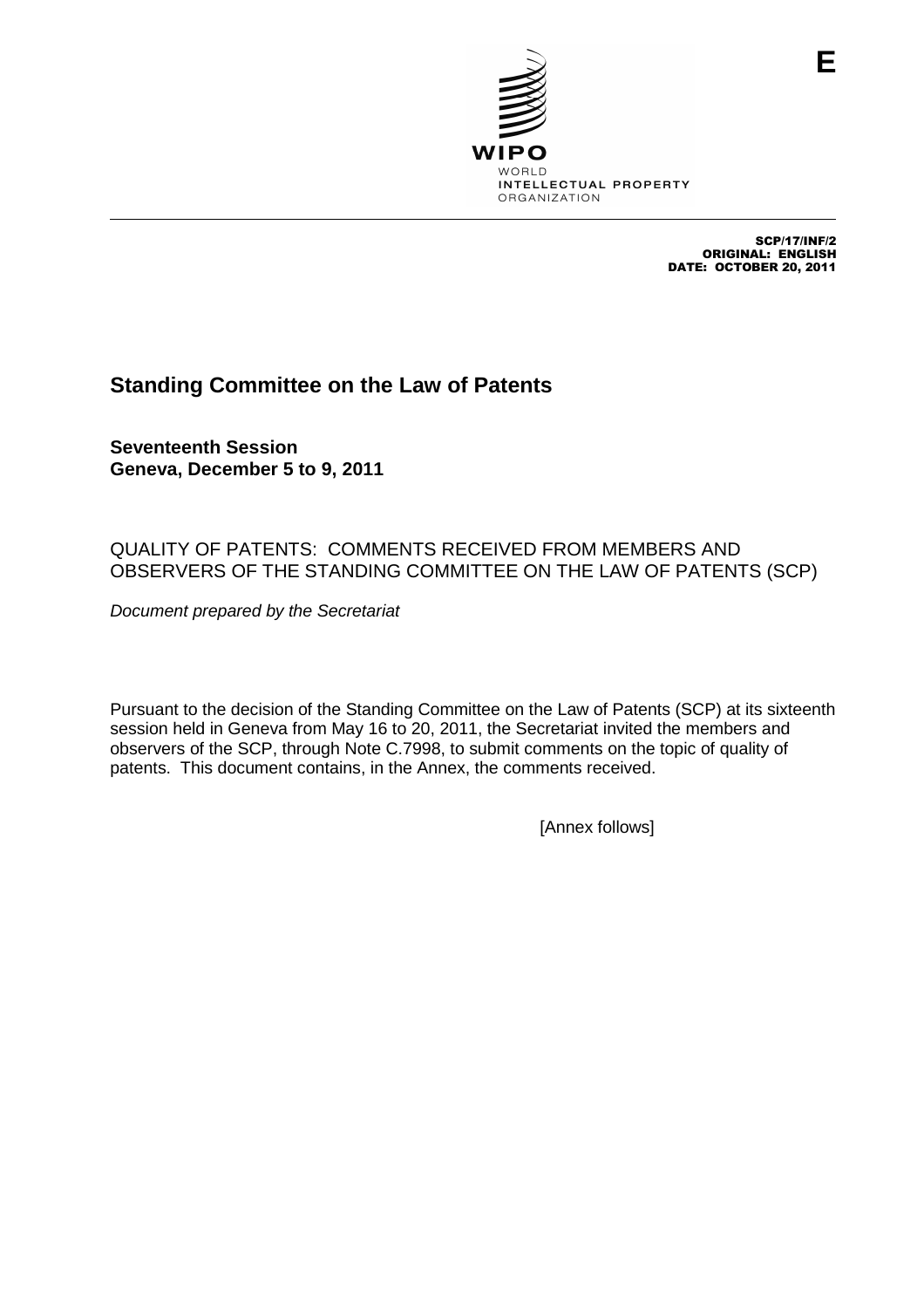# **TABLE OF CONTENTS**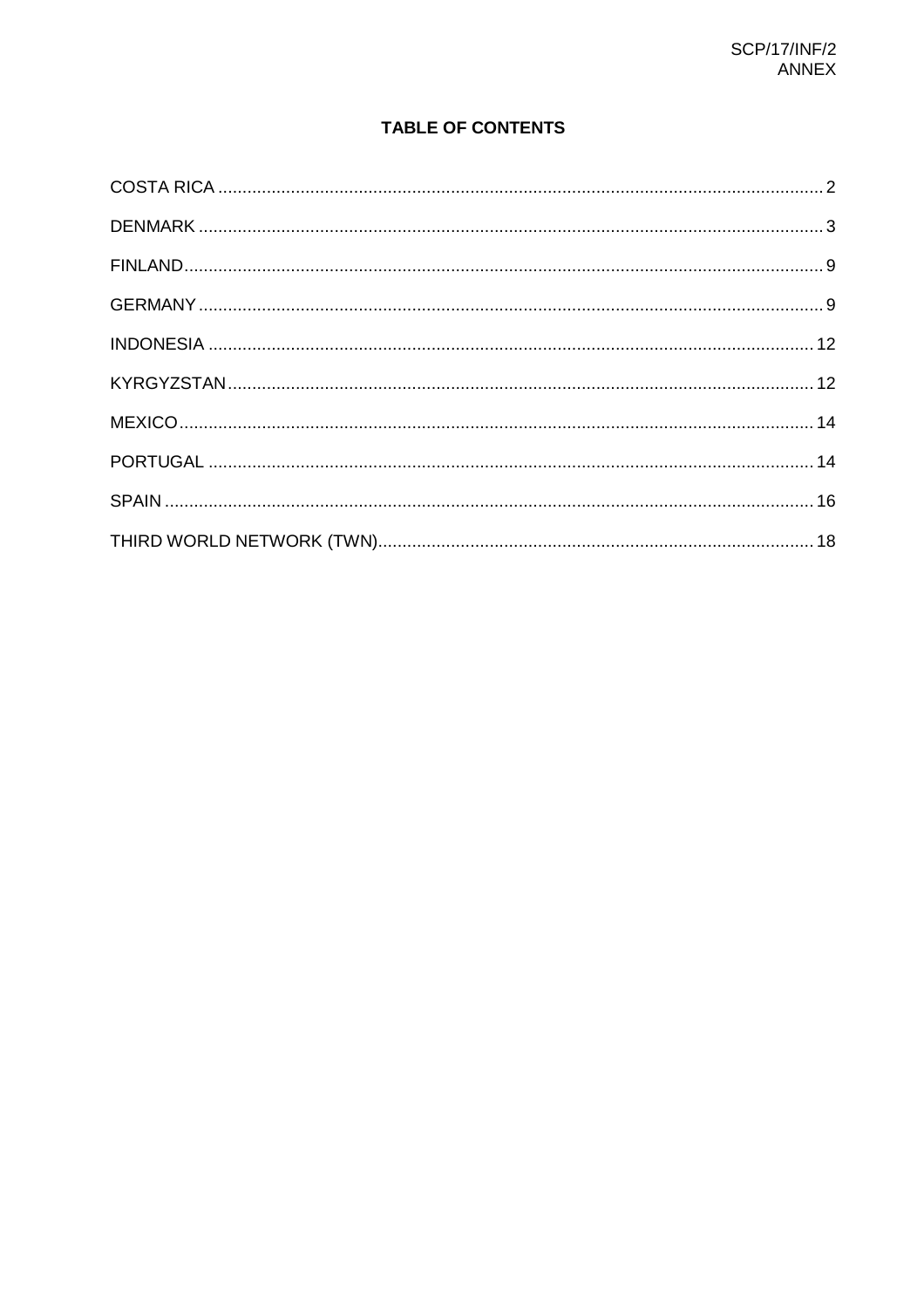## **COMMENTS RECEIVED FROM MEMBERS AND OBSERVERS OF THE SCP**

# **COSTA RICA**

1. In response to Circular C. 7998 of June 28, 2011, we would like to present our comments regarding the topics of "Quality of Patents" and "Patents and Health".

2. With regard to "Quality of Patents", the Office of Patents of the Intellectual Property Registry grants robust patents with a minimum of delay, ensuring, through improved processes, that users of the patent system are not caught up in confusing, frustrating and, at times, unnecessary procedures.

3. Furthermore, the proposal to build search and examination capacity by leveraging technology to enhance existing examination resources, and promote higher quality by providing access to new sources of information or new and improved ways of accessing existing information is vital, above all given delays in the assessment of applications.

4. Access to training and information for the patent offices of less developed nations, involving a comprehensive training program that would ensure a high standard of quality in terms of procedures, is very important for our Office.

5. The three components included in the proposal put forward by the Delegations of Canada and the United Kingdom, which are: (a) technical infrastructure development; (b) information exchange on quality of patents and; (c) process improvement, would be of benefit to all offices. In order for the patent system to obtain the desired results, patents must be robust and of good quality. National offices benefit greatly from the exchange of information between the Member States.

6. It is important to improve examination and search processes. Moreover, it is fundamental that examiners should develop and share search strategies and there is, therefore, a need to seek mechanisms that will improve information exchange, in order to achieve the objectives proposed regarding quality of patents.

7. The duplication of examinations may be avoided through information exchange. However, it should be remembered that the concept of quality of patents varies from country to country, owing to the fact that it is determined by national legislation. It is important to look at how patentability requirements are applied and whether this is being done effectively. This is not merely a question of adopting the practices of other offices.

8. Information exchange can also be problematic, given that it depends on the level of technological development of each national office.

9. Furthermore, it is important to ascertain whether the expression "quality of patents" refers to the quality of the examination of patentability, or to the quality of the internal procedures carried out by each office.

10. Promotion of the granting of high-quality patents brings with it certainty and increased opportunities in terms of innovation, as well as contributing to the progress of technology.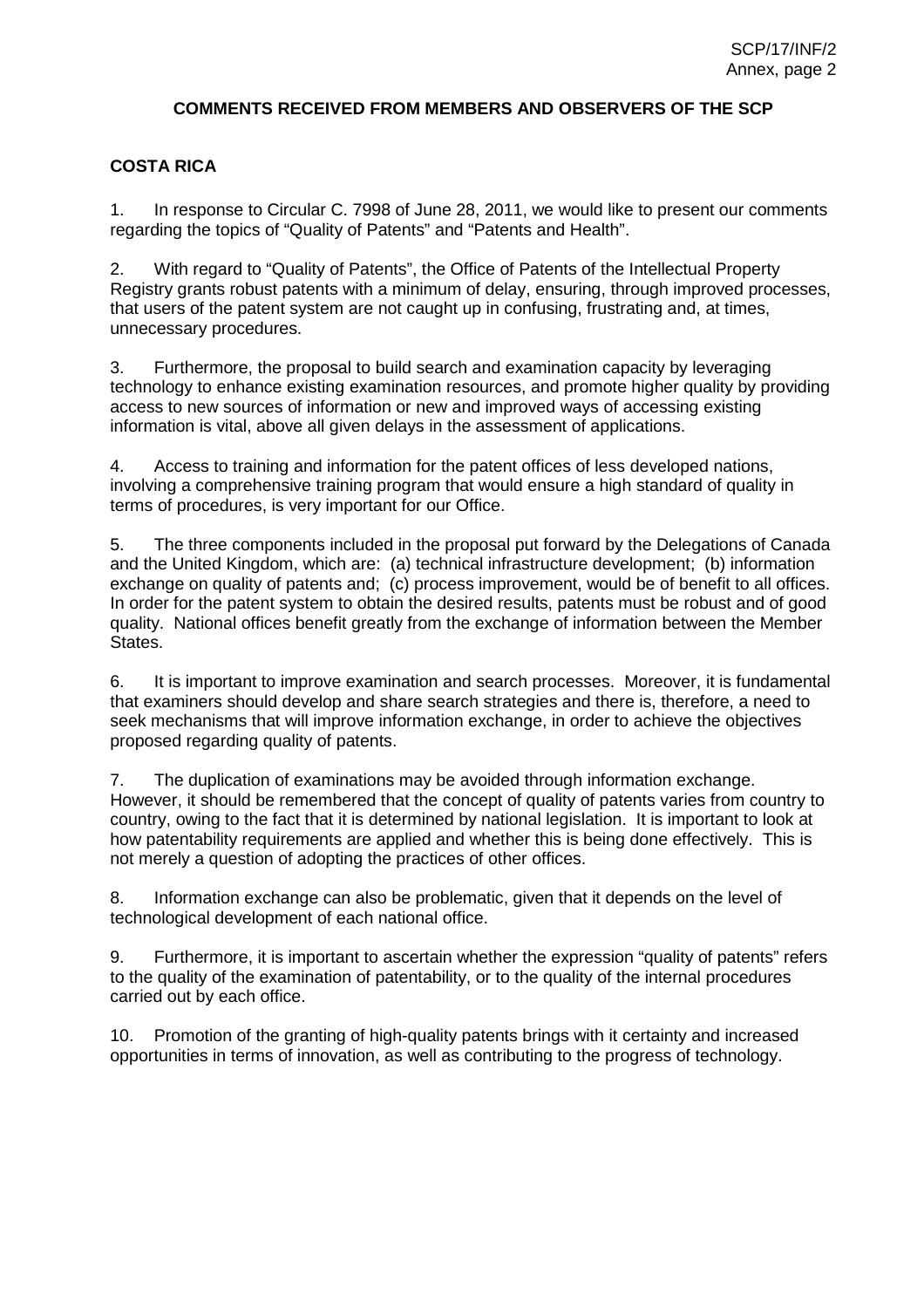# **DENMARK**

#### I. INTRODUCTION

11. At the 16th session of the Standing Committee on the Law of Patents (SCP) the Committee decided that the topic "Quality of Patents, including Opposition Systems" should remain on the agenda of the  $17<sup>th</sup>$  session of the SCP.

12. Discussions should be based on the proposal by the delegations from Canada and the United Kingdom (document SCP/16/5) and other comments/proposals presented by member states.

13. This document is intended to be a sub-item under the main component "Information exchange on quality of patents" as outlined in document SCP/16/5.

14. With this document the Danish Patent and Trademark Office (DKPTO) wish to contribute to the discussions by sharing information on its Quality Management System (QMS) for quality assurance in the grant of patent rights. Below is explained

- II: Why the DKPTO has introduced a Quality Management System (QMS)
- III: Outline of DKPTO's QMS
- IV: Follow-up mechanisms in DKPTO's QMS
- V: Quality control of DKPTO's search and examination work
- VI: Recruitment and training of patent examiners
- VII: DKPTO's experiences with quality management lessons learned

## II. WHY THE DKPTO INTRODUCED A QUALITY MANAGEMENT SYSTEM

15. The DKPTO introduced its QMS in 2005 on the patent granting process. The QMS is certified externally in accordance with the European ISO 9001 standard. The QMS is an end-toend system covering the entire patent granting process from filing to grant.

16. The ISO 9001 outline a framework for setting up a QMS. It focuses on a process approach (ongoing control with linkage between individual processes within the system of processes, as well as their combination and interaction).

17. In practical terms the QMS follows a Plan-Do-Check-Act (PDCA) approach in interaction with the customers (applicants).

18. In the DKPTO a QMS was introduced for a number of reasons:

(a) To encourage culture in the organisation which seeks improvement and thereby ensures an effective review-procedure;

- (b) To ensure uniform products (e.g. a granted patent) for applicants/customers;
- (c) To substantiate quality through an internationally recognized standard;
- (d) To improve knowledge-sharing within the organisation (e.g. between examiners);
- (e) To preserve knowledge when employees leave the office;
- (f) To have a single updated set of procedures for the working processes.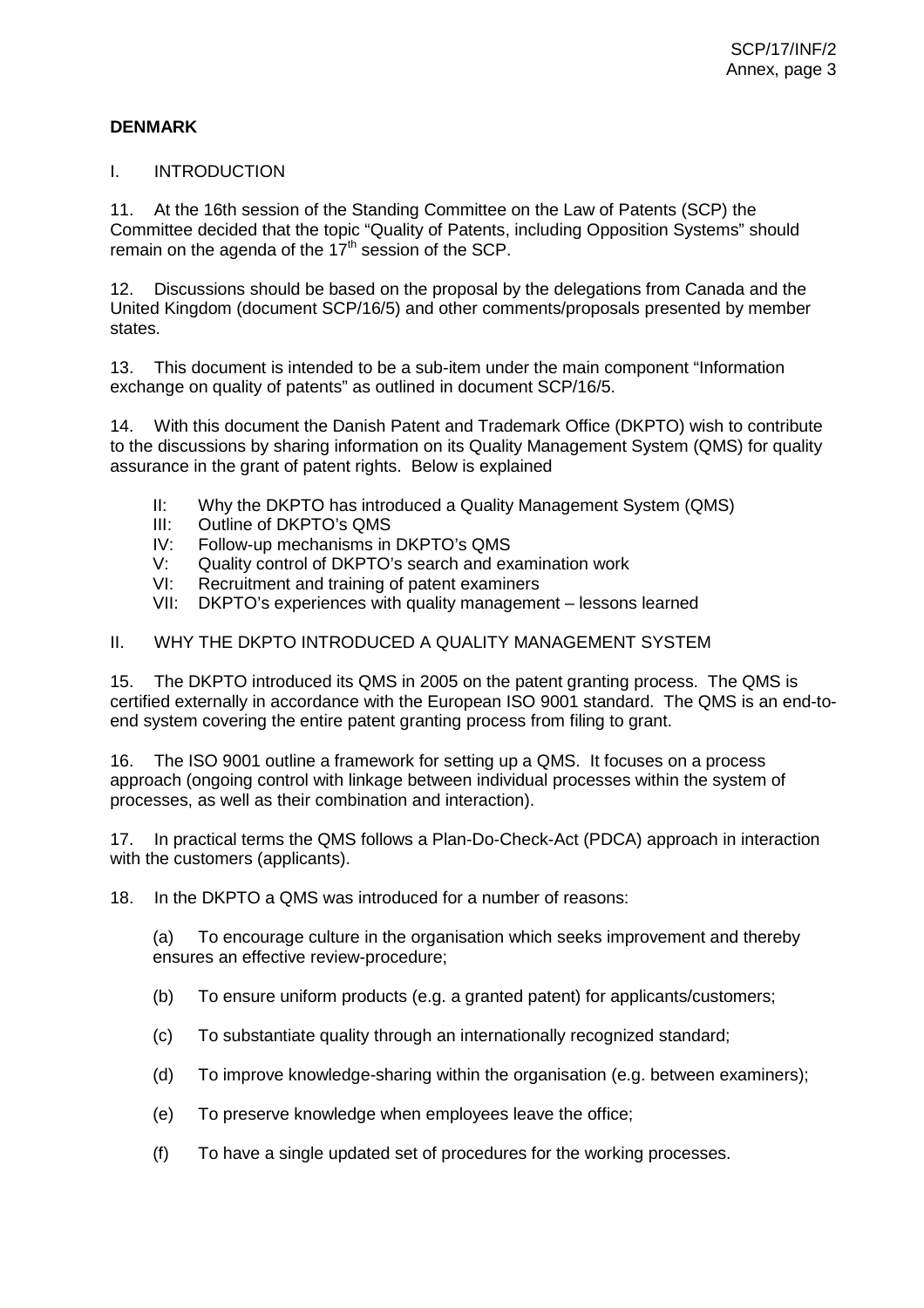19. The purpose of the QMS is to ensure a continuous improvement of the quality. How well the QMS perform may be measured as the degree of fulfilment of the customers (applicants) expectations.

III. OUTLINE OF THE DKPTO'S QUALITY MANAGEMENT SYSTEM

20. The QMS is essentially composed of three main components:

- (a) Level 1 Quality policy, coverage of QMS, objectives and goals;
- (b) Level 2 Functioning of the QMS (e.g. follow-up mechanisms, communication etc.);
- (c) Level 3 Actual working procedures for individual processes.
- 21. The below information is extracted from the DKPTO QMS.

22. Level 1 e.g. set forth the policy, quality objectives and goals. The quality policy outlines a number of basic values under the headings Customers, Employees and Management.

23. Level 1 further sets out the objective of the patent granting process, e.g.

(a) To deliver grant of patents that are robust;

(b) To deliver search and examination products of a high quality which put applicants in a solid position to determine the possibility of obtaining a patent in Denmark or internationally.

24. Finally, Level 1 outlines a number of quality goals under the following headings

(a) Speed: Search report and 1st examination is dispatched within 7,5 months from filing, 80% of patent applications are finalized within 3½ years;

- (b) Quality: Max. 4% of all quality controlled cases are marked as "unsatisfactory";
- (c) Customers: Benchmarking with the EPO, yearly customer surveys.

25. Level 2 contains a set of procedures for e.g. handling of documents, follow-up mechanisms including audits and quality control, communication, complaints handling and suggestions for improvement of procedures.

26. Level 3 contains a set of procedures for the search and examination work. Such procedures include, e.g., formality processing of patent applications and procedures for making search, 1st examinations, subsequent examinations and final office actions. Procedures for making quality control and processing oppositions are present as well.

27. The Danish Manual of Patent Practise is a part of the QMS and is publicly available on the DKPTO's website.

28. The entire QMS is electronically available to all DKPTO employees on the DKPTO intranet and Level 1 as well as the actual fulfilment of quality objectives and goals is publicly available on the DKPTO's website. Annex 1 of this document contains a (partial) screen-dump of the working procedures for search and examination contained in Level 3.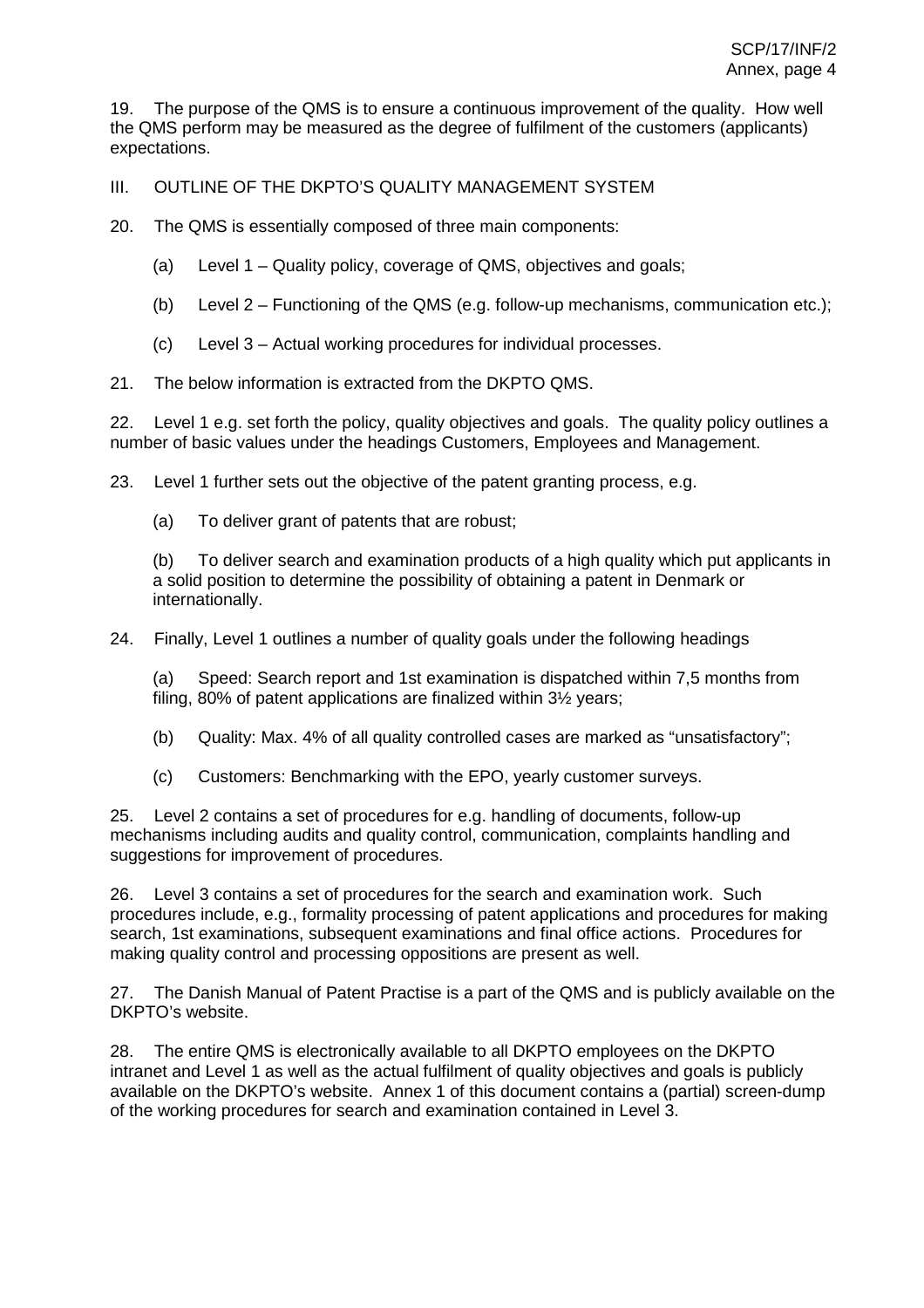29. The daily operation of the QMS is handled by a Quality Manager. However, the responsibly for maintaining and updating the separate procedures and, e.g., quality control as such is placed with highly skilled patent experts in the organisation.

IV. FOLLOW-UP MECHANISMS IN DKPTO'S QUALITY MANAGEMENT SYSTEM

30. The QMS includes a number of build-in quality follow-up mechanisms to ensure a continuous improvement of the quality:

31. External and Internal audits. External (and thus objective) audits of the QMS is performed regularly to ensure that the system serves its purpose. A team of internal auditors performs around 20-30 audits each year on processes and procedures.

32. Eventual complaints from applicants, Customer surveys and benchmarking provide useful insight for improvement of the QMS.

33. A monthly random sample quality control of the search and examination work is performed on patent applications subject to a quality (product) standard.

34. A continuous management surveillance of the workload and fulfillment of, e.g., processing speed goals takes place.

35. An electronic "mailbox" for employee's suggestions for quality improvements is available.

36. Based on the above follow-up/feedback mechanisms a management quality group holds meetings each quarter to ensure that feedback is dealt with accordingly and actions are taken. This may in turn lead to e.g. change of procedures/processes or upgrading of examiners skills or tools.

37. Further the top-management holds biannual meetings to ensure that the QMS is fit for the purpose, actions are taken properly or to decide whether the staff is sufficiently qualified and the necessary resources are present to tackle the workload.

V. QUALITY CONTROL OF DKPTO'S SEARCH AND EXAMINATION WORK

38. Any office action (search report and examination) performed by a patent examiner is peer-viewed by another examiner before it is dispatched from the DKPTO to the applicant.

39. Quality control of search and examination work on patent applications is done by a Quality Control Group consisting of highly skilled and experienced patent examiners.

40. Cases are picked out by random sampling according to standardised methology. Cases are picked out in two categories (stages of the application procedure): (1) Search and first examination; and (2) Subsequent examination including final office actions.

41. Cases picked are measured up to a "product standard".

42. The Search and First Examination "standard" include, e.g., control of:

(a) The search: Coverage, relevant patent classes, terms, synonyms, citations;

(b) Prior art found: Relevancy, novelty and inventive step judged correctly on the basis of prior art, correct methology for judging inventive step, objective technical problem defined correctly;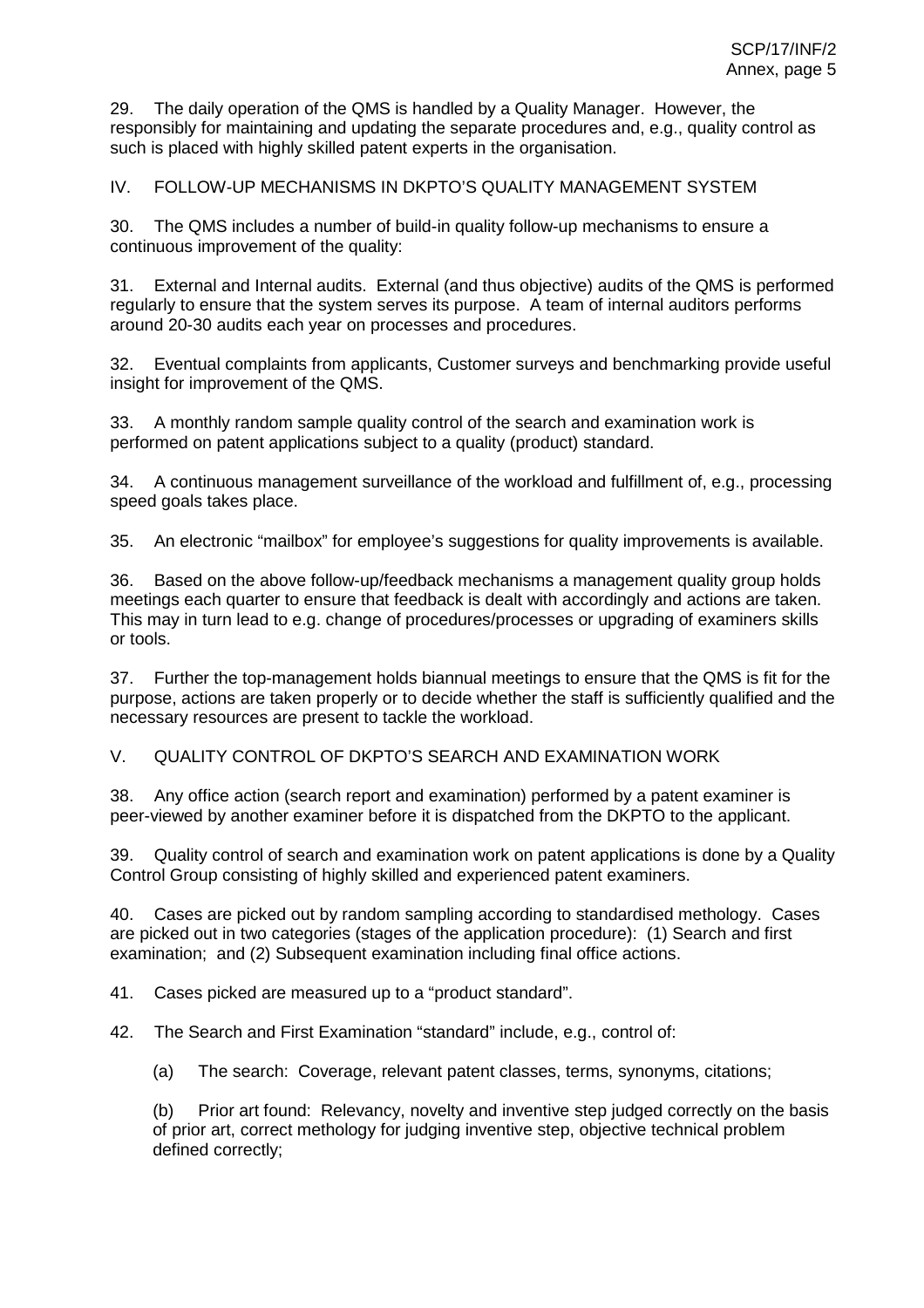(c) Treatment of patent claims: Unity correctly determined, dependent claims dealt with:

(d) Office action: Conclusions in line with the text of the office action, necessary instructions to applicant, all deficiencies mentioned, support in the description, clarity of application, letter fit for purpose (e.g. private or professional applicant).

43. The subsequent examination/final office actions "standard" include e.g. control of:

(a) The search: Is top-up search done, coverage, relevant patent classes, terms, synonyms, citations, has amended claims led to a changed search which is performed;

(b) Prior art found: Relevancy, novelty and inventive step judged correctly on the basis of prior art, correct methology for judging inventive step used, objective technical problem defined;

(c) Treatment of patent claims: Unity correctly determined, support in description;

(d) Office action: Conclusions in line with letter text, necessary instructions to applicant, all deficiencies mentioned, support in the description, clarity of application, letter fit for purpose (e.g. private or professional applicant).

44. Subject to the quality control a case is marked "approved", "could be improved" or "unsatisfactory". Monthly reports are dispatched to the Patent Management for further action. Quality markings are as follows:

(a) "Unsatisfactory" means that an applicant has received a wrongly or dissatisfactory office action from the DKPTO (e.g., the examiner takes a negative stance on patentability on an obviously fault basis, a positive stance on patentability was initially taken and later withdrawn, non-compliance with patentability criteria's);

(b) "Could be improved" means that internal procedures were not followed, but it has no direct impact on the applicant;

(c) "Approved" means that patent practise and procedures has been followed.

45. As stated above, an assessment based on the patentability criterias as well as, e.g., support in the description and clarity is dealt with as a part of the quality control. Procedures for the search and examination work further describe these topics.

46. DKPTO's procedures for processing of patent applications, its patent practise (Manual of Patent Practise) and the legal framework (the Patents Act and the Patent Order) is available on DKPTO's website.

#### VI. RECRUITMENT AND TRAINING OF PATENT EXAMINERS

47. Skilled patent examiners with a relevant scientific and/or technical background from a university are a prerequisite for delivering search and examination products of a high quality.

48. The DKPTO conducts a series of interviews with applicants applying for a job as a patent examiner. This will, inter alia, include a "real" test where an applicant will have to demonstrate his/her ability to read, understand and process a patent application and evaluate on the basis of prior art attached.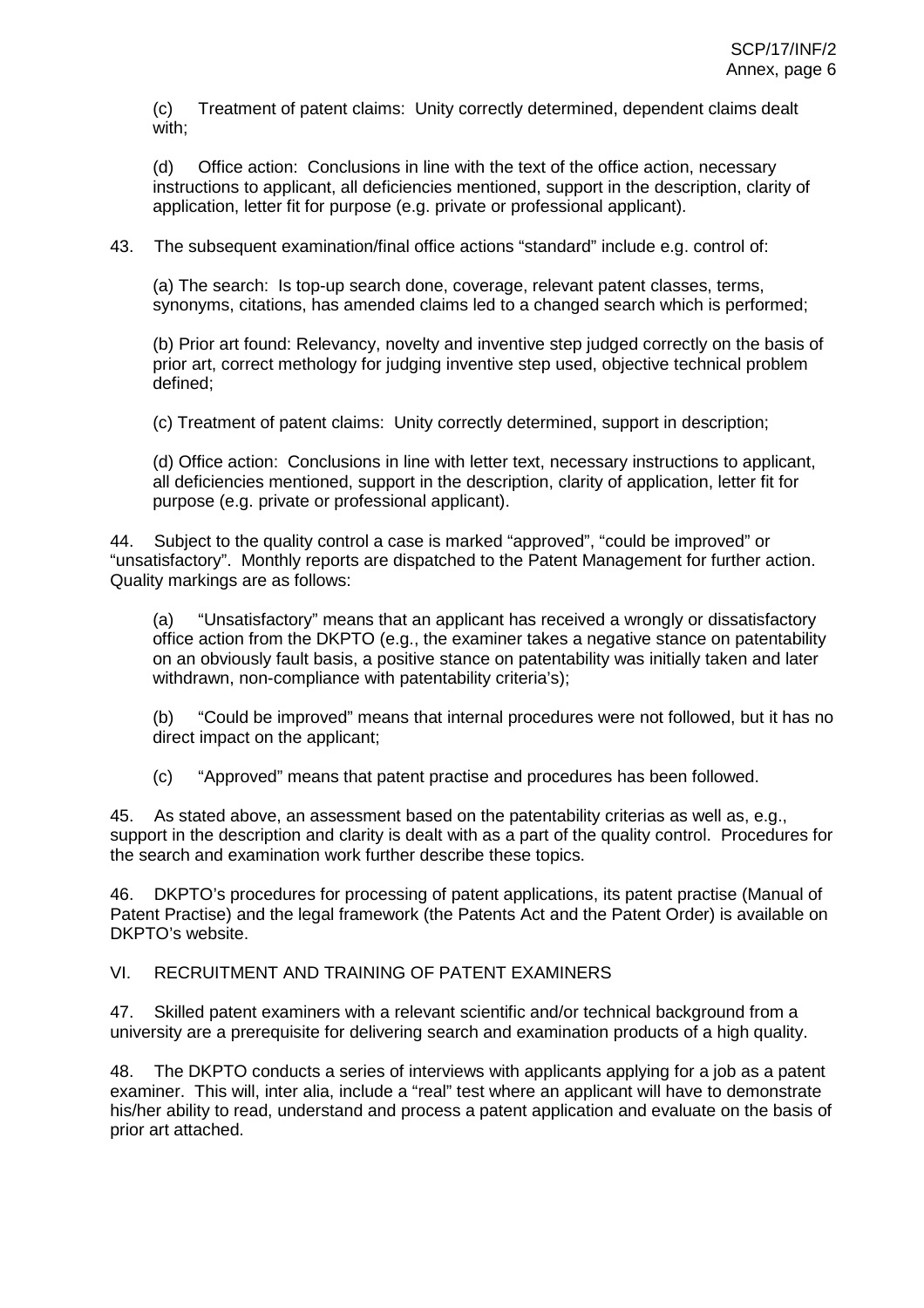49. When starting as a patent examiner a new employee is entitled "associate examiner" under supervision of a senior examiner. This supervision may take place a year or more, depending on the abilities of the new employee. Any upgrade to "examiner" is subject to test and evaluation from patent management.

50. Similarly, "examiners" are subject to case review and a test before appointment to "senior examiner".

51. All examiners – independent of seniority – are continuously measured against a set of competences and qualifications as part of the QMS.

52. Examiners are trained on both a regular and an ad-hoc basis in relevant patent fields and database searching.

VII. DKPTO'S EXPERIENCES WITH QUALITY MANAGEMENT – LESSONS LEARNED

53. As earlier stated the DKPTO received an ISO 9001 certification for its patent granting process in 2005. The ISO 9001 simply set forth a framework. How requirements within this framework are to be fulfilled is up to the individual organisation/patent office to decide. Hence, there is a great flexibility for an Office to adapt to this standard. Using ISO 9001 is simply one way of adopting a QMS.

54. The DKPTO already had a significant number of guidelines and procedures which were re-used, organised and fed into the QMS. As such the build-up of a QMS did not involve any particular huge effort, and was put in the hands of a quality task force. The time span from the decision of implementing an initial QMS to launch was around half a year.

55. After launch of the QMS a significant number of improvement suggestions were filed by employees who served as a mechanism to mature the QMS and improve the procedures for e.g. the search and examination work. Later, the number of improvement suggestions has dropped to a lower, natural level.

56. A number of skilled examiners act as responsible "owners" of procedures. Improvement suggestions and ownership from employees has introduced a "quality culture" in the DKPTO.

57. The regular quality control of search and examination has led to a focused training of examiners within specific patent fields.

58. Further, customer surveillances shows that applicants find that they receive a more uniform working product of a higher quality.

59. Finally, a QMS guarantees continuous learning and improvement of products.

60. Overall, operational challenges facing quality management is to:

(a) ensure a continuous high devotion from the management;

(b) steer the development/growth of the QMS (numbers and size of procedures) so it continuous to be operational and possible to handle;

(c) to ensure that improvement suggestions from employees are dealt with timely and properly.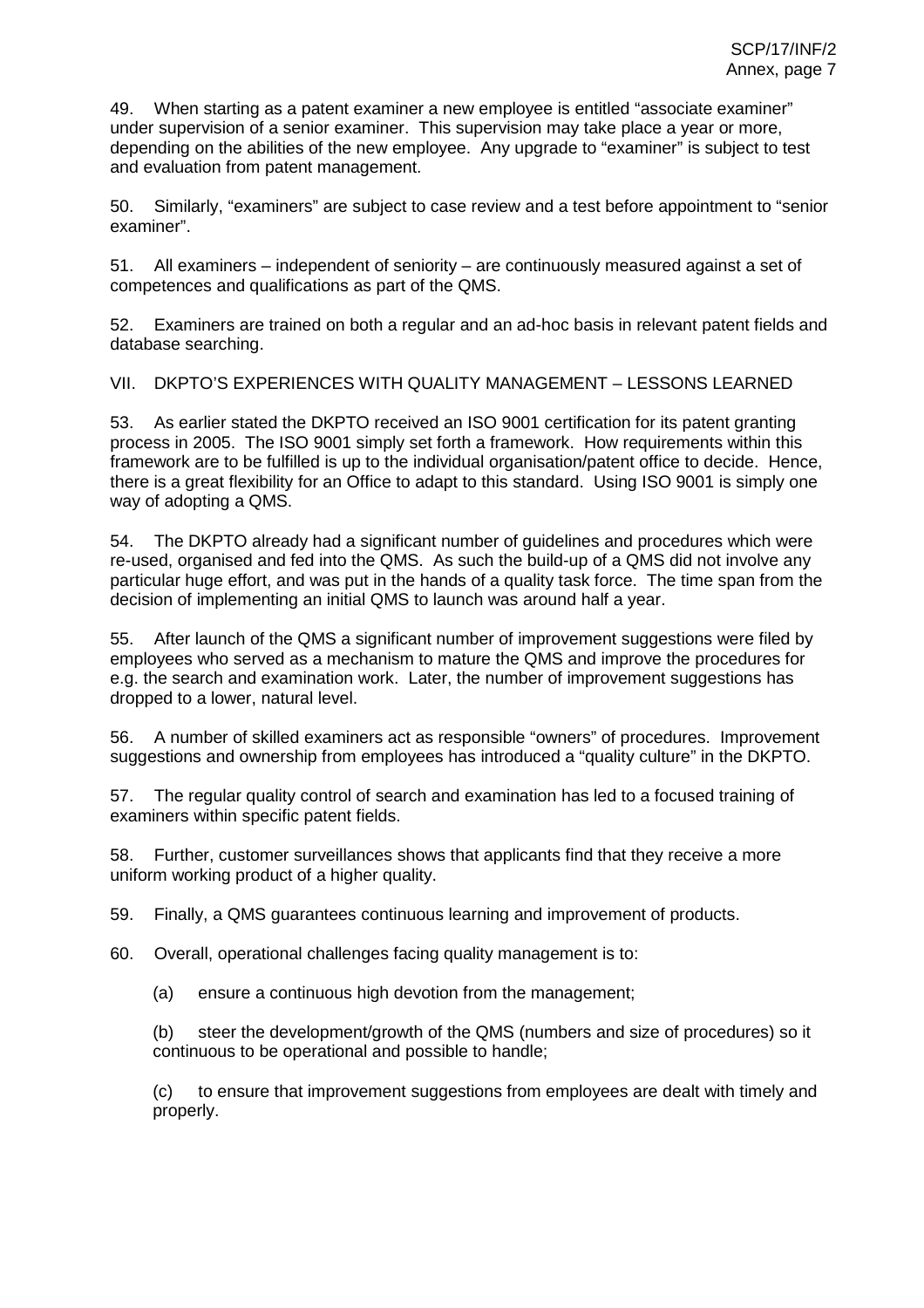61. In conclusion, our office finds that our QMS has led to the expected benefits as outlined in the introduction of this document. The quality of the search and examination process and of the actual work has increased for, e.g., the following reasons:

- (a) It has introduced a "quality culture/awareness" among examiners;
- (b) It ensures that uniform products are delivered to a certain standard.

62. However, it should be noted that a QMS only ensures that products are delivered to a standard specified by the QMS.

63. Whatever such "specified standard" may be or whether the standard is adequate is an individual choice to be made by each office. Such a standard may vary among patent offices depending on specific national legislation, level of development, infrastructure, applicant's needs or requirements etc.

ANNEX 1: (PARTIAL) SCREEN-DUMP OF LEVEL 3 WORKING PROCEDURES FOR SEARCH AND EXAMINATION

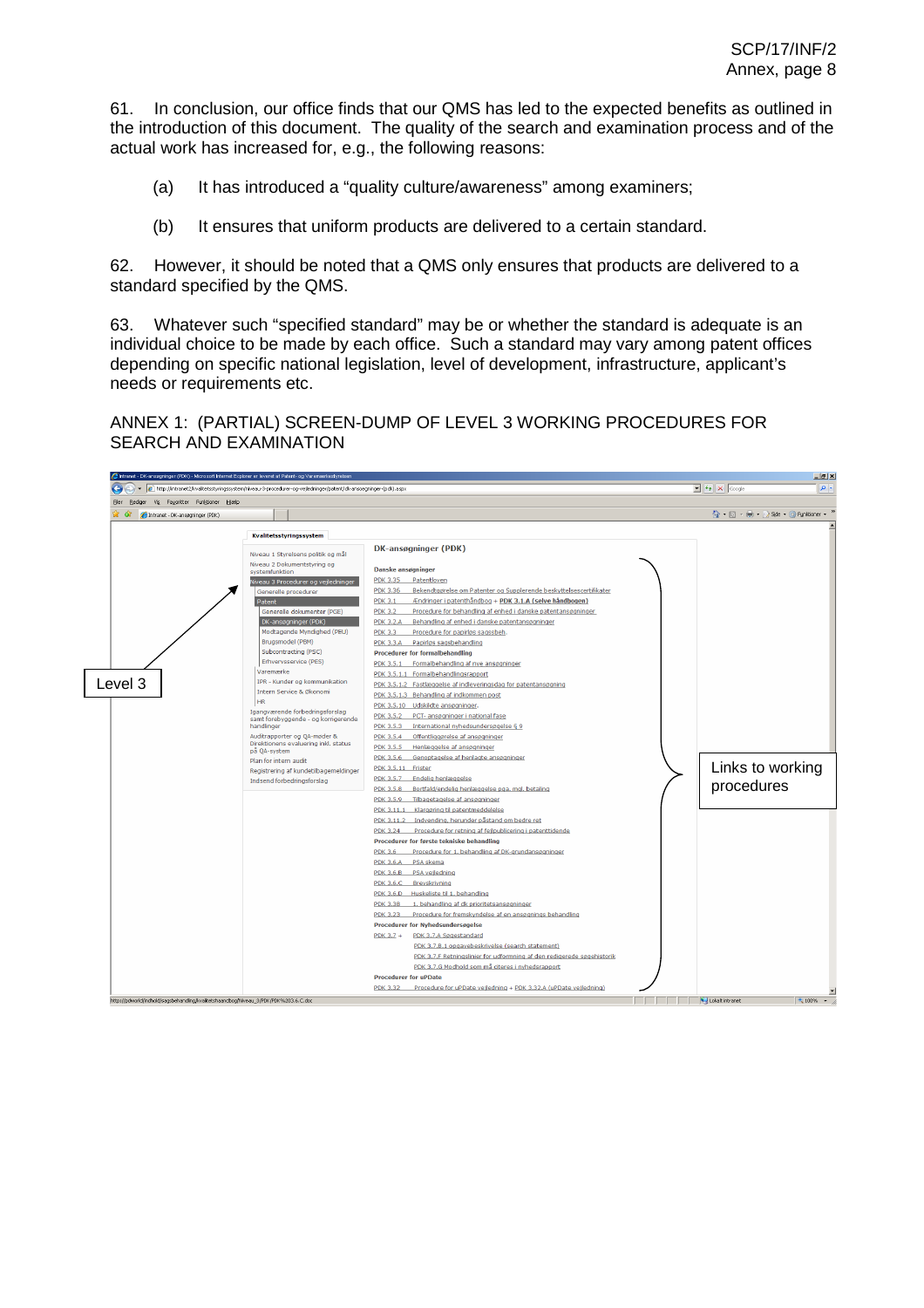# **FINLAND**

64. In response to the Circular C.7998 we would like to submit the following comments on the proposal by the delegations of Canada and the United Kingdom (document SCP/16/5).

65. The Finnish Patent Office supports the proposal submitted by the delegations of Canada and the United Kingdom on the Work Program on Quality of Patents. We find that the overall topic – Quality of Patents - is very important. The three components of the proposed work plan are central elements to be discussed and we believe that discussions at the Standing Committee on the Law of Patents will help us to gain an understanding of what is meant by the term "patent quality". In general we consider that initiatives such as this which contribute to quality improvement are important since they promote the development and credibility of the patent system as a whole.

66. In Finland we have a very close collaboration with our user groups in these questions. Customer feed-back is extremely important for us and our operations are customer-orientated and transparent. We find this collaboration very important and useful.

67. Development of our operations has been a long-term process. An effective recruitment policy is one of its key elements as well as the strong commitment of the personnel and the management. We have invested in improving the quality of our own processes; we for example train our staff continuously in order to keep up to the standards. We also hold the ISO 9001:2008 certificate for the core processes of the patents department.

## **GERMANY**

## I. INTRODUCTION

68. At the sixteenth session of the WIPO Standing Committee on the Law of Patents the delegations of Canada and the United Kingdom proposed in SCP/16/5 a "Work Program on Quality of Patents".

69. We consider this topic to be an important and essential one for the further development of the existing patent systems worldwide. The constant increase of patent applications has led to a growing number of pending applications awaiting a final decision. There is no legal certainty in respect of these applications. This situation which is called "backlog" has prompted various joint international efforts of patent offices in worksharing or mutual recognition of work results like the Utilisation Implementation Project (UIP) within the European Patent Network (EPN) or the so-called Patent Prosecution Highways (PPH), i.e., bilateral agreements of a number of patent offices.

70. In this situation "patent quality" becomes a crucial factor of the system. This in turn leads to the legitimate question what is meant by the term "patent quality". There is probably no single helpful definition of a concept with such a wide scope, applying to procedures and products alike, and to formalities as well as to content. The scope of the term "patent quality" begins with incoming applications and may end with the validity of patents being contested in litigation before the courts.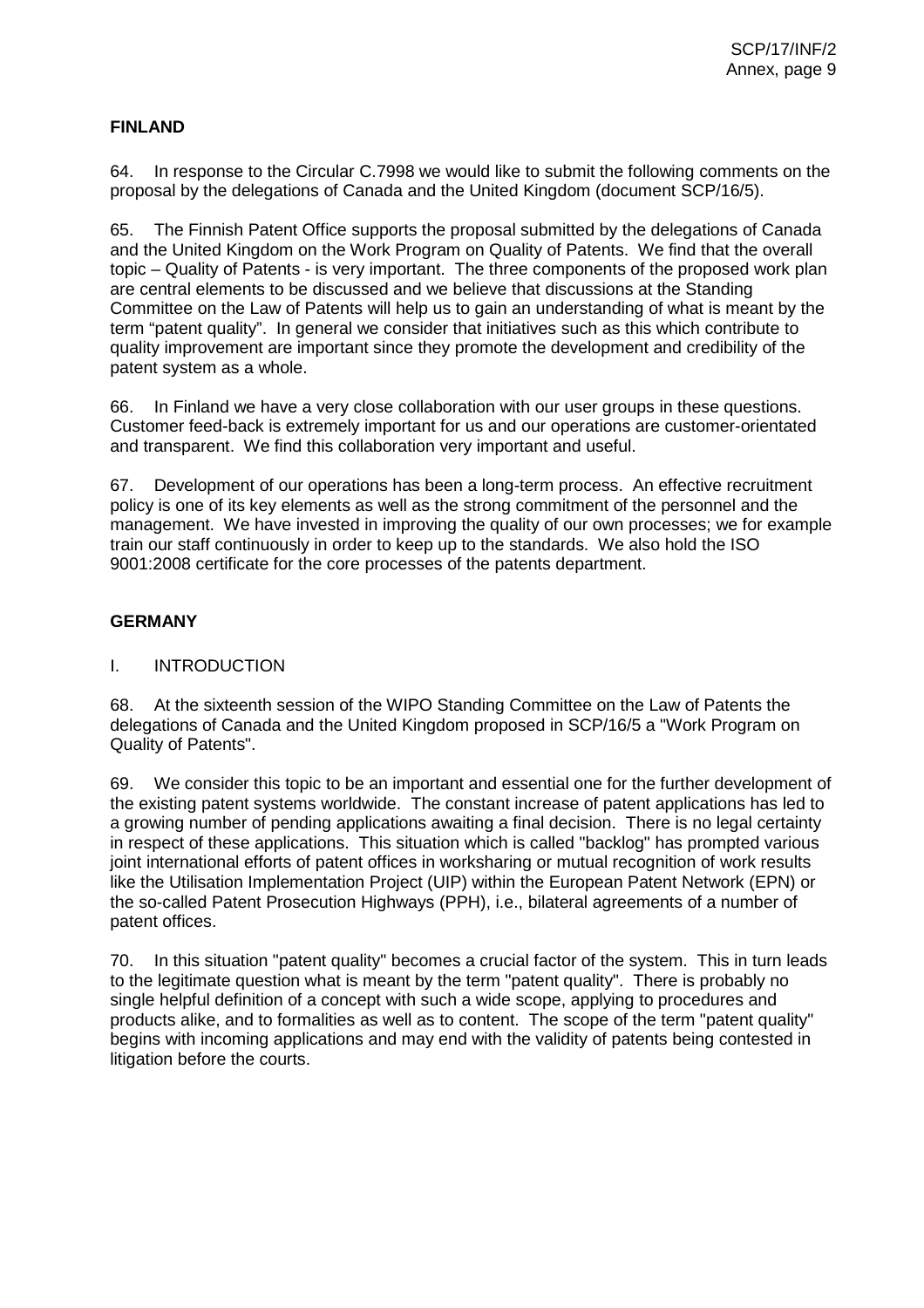71. On a general note one may define quality as "the extent to which patent systems comply with their patentability conditions in a transparent way".<sup>1</sup> We strongly support constructive discussions in order to get a clear picture of the respective perceptions of quality and a mutual understanding of the work of the Member States done in this field.

# II. CRITERIA OF PATENT QUALITY - DPMA APPROACH

72. In order to gain a clearer understanding of what patent quality means we suggest to use the following criteria for determining patent quality ("DPMA Criteria of Patent Quality").

73. Patent quality is determined by three components which mirror the phases of the life of a patent and take into account the perspectives A) of the applicant, B) of the patent office and C) of the use of the patent after grant. Depending on the perspective, the term "patent quality" will be perceived differently. These components can be further subdivided as follows:

#### A. Patent quality from the applicant's perspective

(1) Quality of the invention:

Does the invention, with respect to the solution of the objective problem, constitute a very small improvement in a known technical subject-matter, in the sense of an incremental improvement (low degree of inventiveness), or the solution of a previously unsolved problem (high degree of inventiveness)?

(2) Quality of drafting the patent application:

Is the invention clearly described in the application? Deficiencies in this area may be due to the following:

2.1. the applicant has insufficient knowledge of prior art in the technological field to which his invention relates;

2.2. the applicant is not sufficiently skilled to appropriately describe a technical or scientific issue;

2.3. the applicant submits a poor translation into the application language;

2.4. the applicant wishes to maintain ambiguity about the core issue of the invention and therefore hides the true invention within the application.

## B. Patent quality from the office's perspective

(3) Quality of search for the state of the art:

Does the examiner identify the closest prior art? What search tools and options (hardware and software) are available?

(4) Quality of analysis of search results:

Is prior art correctly evaluated in relation to the application?

(5) Quality of the application of legal provisions:

<sup>&</sup>lt;sup>1</sup> Bruno van Pottelsberghe de la Potterie: "The Quality Factor in Patent Systems". Vienna, PATSTAT Conference.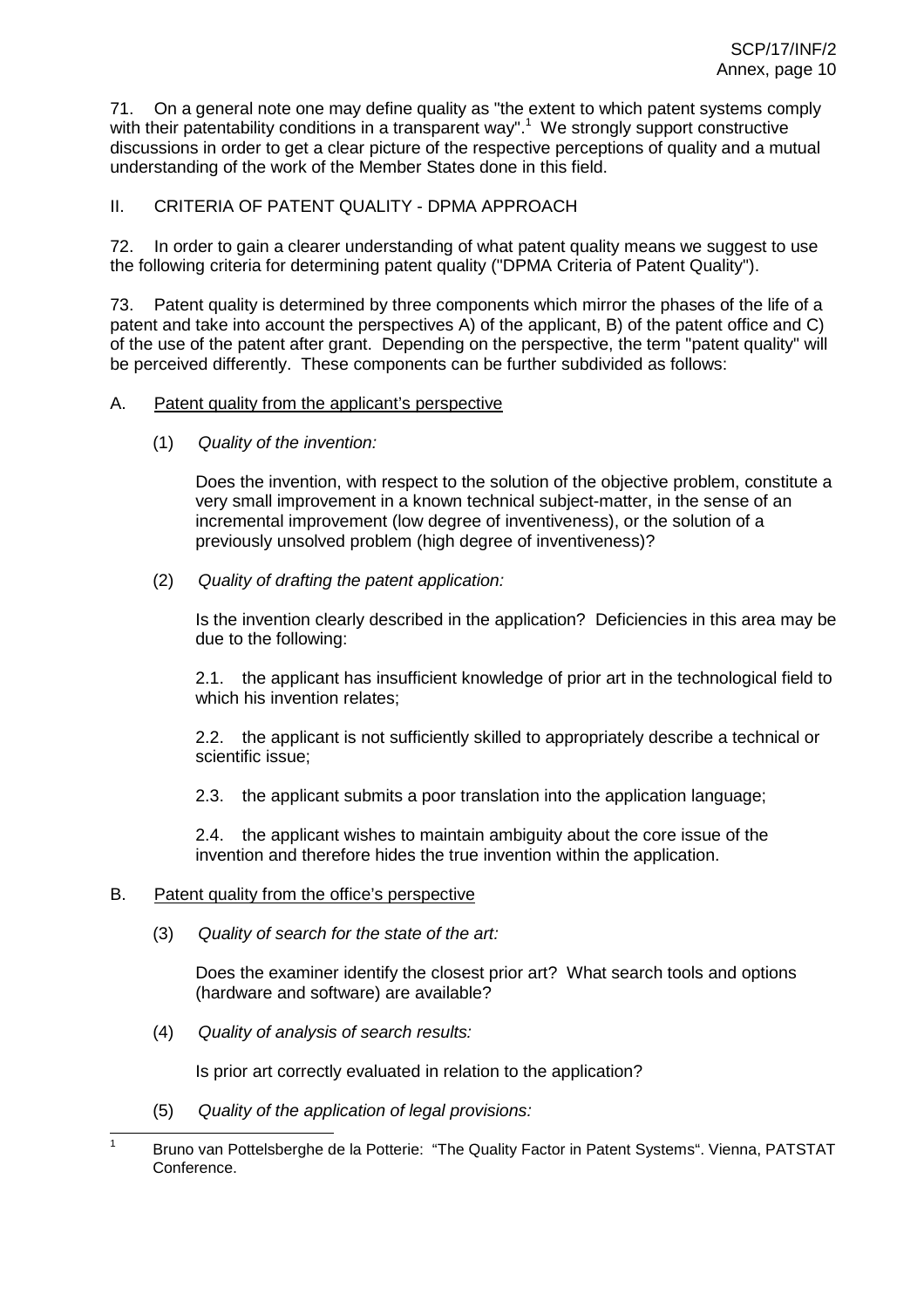Are the applicable legal provisions observed and applied appropriately ?

(6) Quality of cooperation of the applicant and the examiner:

Does the examiner offer proposals e.g. on the wording or drafting of claims? Are decisions reasoned and transparent? Do both sides work together in a constructive manner?

(7) Quality of legal provisions:

Are the legal provisions understandable and available to all parties concerned?

#### C. Patent quality from the use perspective

(8) Quality of legal validity:

Can a granted patent be successfully enforced or defended in court?

(9) Quality in terms of the economic value of a patent:

Is the patent associated with economic added value for the patent owner? Is the patent useful for the economy and for the society?

#### III. THE VALUE OF PATENT QUALITY

74. We think it is adequate to focus particularly on patent quality from the office's perspective as previously laid out since it is encompassed by the office's competence and can be directly influenced by the office itself and the respective government. The core elements of the patent system, from an office's perspective, are search and grant.

75. Patent protection can only be provided for inventions that are innovative, the disclosure of which will enrich the present state of the art beyond the obvious. Patents for trivial developments or inventions where the technical teaching is not sufficiently disclosed are the result of low quality work of a patent office. Such patents would impede rather than foster new developments. An inflation of industrial property rights would lead to increased research costs and obstruct competition unnecessarily. At an advanced stage it could even lead to a collapse of the entire protection system.

76. Since 2006 the European Patent Network (EPN) has played an important role in intensifying the discussion on patent quality with the active participation of the German office. The development of a European Quality System (EQS) provides a basis for continually improving the quality of products (such as searches and patents) of the participating offices of the European member states. EQS comprises the following two parts:

(a) The Standard for a European Quality Management System (EQMS) deals with the quality of processes in patent offices, for instance search and examination procedures. Its main requirements are largely based on the international quality standard ISO 9001.

(b) The Product Quality Standards (PQS) define the minimum requirements for classifying applications, drafting reports on search results, written communications, as well as requirements for refusals and patent grants.

77. We think that the information about the work done under the EQS could be helpful for an in-depth discussion within the WIPO Standing Committee on the Law of Patents as well.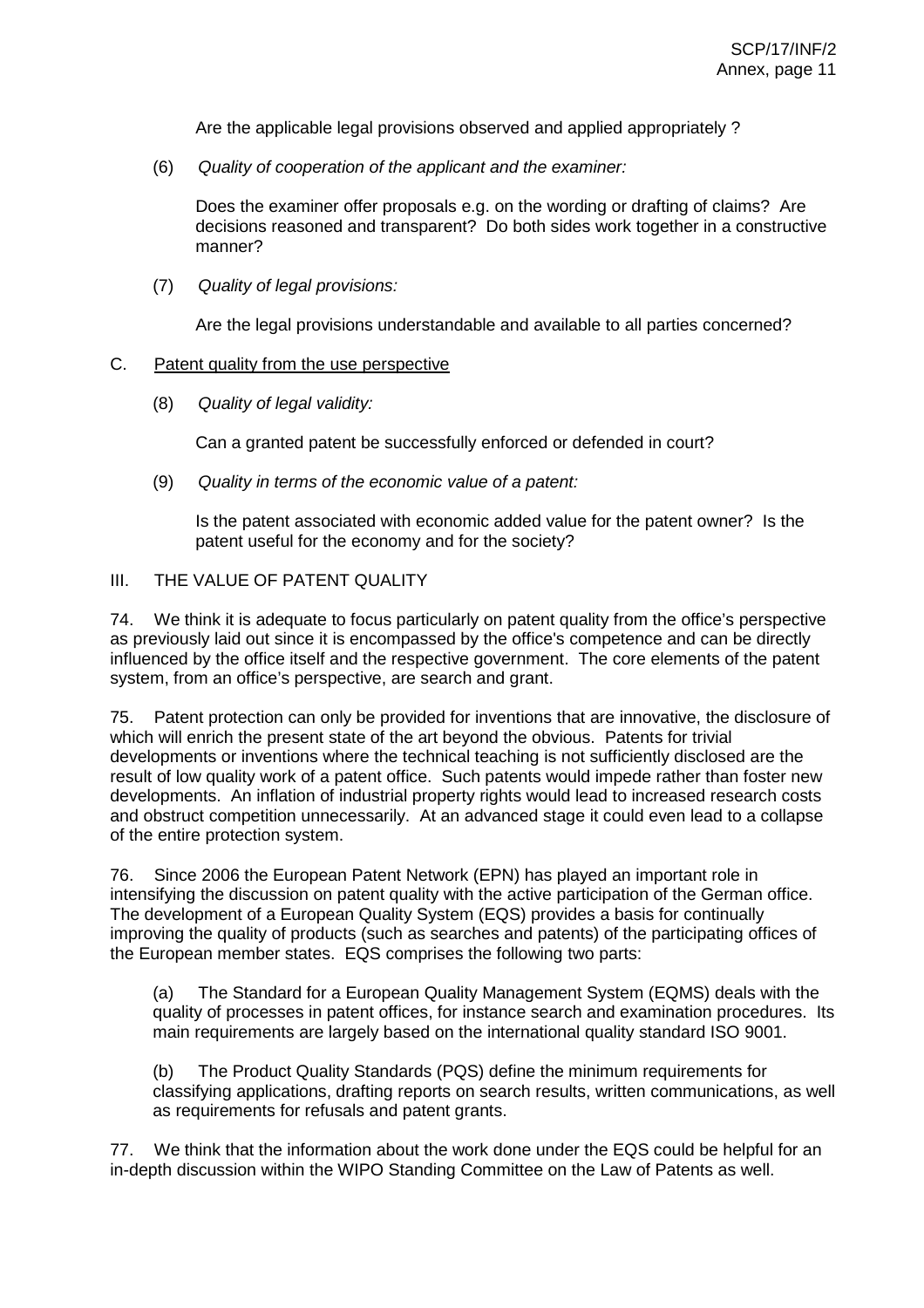78. A quality management system alone does not necessarily lead to good work results. In our view, a high quality patent necessitates compliance with the individual steps of the second component, i.e., patent quality from the office's perspective. With respect to legal certainty it is particularly advisable to carry out a thorough search for the closest state of the art. It is equally important to reach the correct decision as to whether the subject matter of an application fulfils the requirements of patentability with a particular focus on the question whether the subject matter was obvious to a person skilled in the art. This work must be carried out very carefully and takes time to produce high-quality results. Considering the complexity of the tasks we feel that it would not be appropriate to unduly regulate and quantify the workflow of the examiners.

79. Besides the legal requirements patent quality is influenced by various other key issues within the patenting process which are not readily calculable. From our viewpoint the following aspects are essential:

(a) a thorough scientific and technological prior education and knowledge of patent examiners that enables them to carry out high-quality patent examination;

(b) a careful selection of staff members and their sustainable training, since well qualified staff is the key to high-quality work;

(c) a high degree of independence and personal responsibility of patent examiners which are prerequisites of good work results.

80. We therefore appreciate a constructive debate on patent quality and encourage the Member States to participate in it.

# **INDONESIA**

Regarding the proposal of the Delegations of Canada and the United Kingdom, which be the basis of the discussion on the topic of Quality of Patents in the  $17<sup>th</sup>$  session of the SCP, we support the proposal.

## **KYRGYZSTAN**

POSSIBLE TECHNICAL MISTAKES IN THE TITLE SHEET

81. In accordance with the provisions of the Patent Law of the Kyrgyz Republic after examination an applicant shall be given a decision, containing such information as: applicant, author, patent owner, claim, registration and reference number of the application, prior art, IPC. In case of possible technical mistakes in this information, it may be corrected by the applicant or author before a patent issuing.

82. It is also possible to make amendments after the grant of the patent. According to the Article 28 of the above-mentioned Law, in the case of disclosure of evident and technical mistakes by the patent owner's request, Kyrgyzpatent shall insert appropriate correction into the granted patent.

EXAMINATION OF INVENTION AND USE OF REPORTS OF INTERNATIONAL SEARCHING **AUTHORITIES** 

83. Kyrgyzpatent carries out a formal and preliminary examination of application for invention.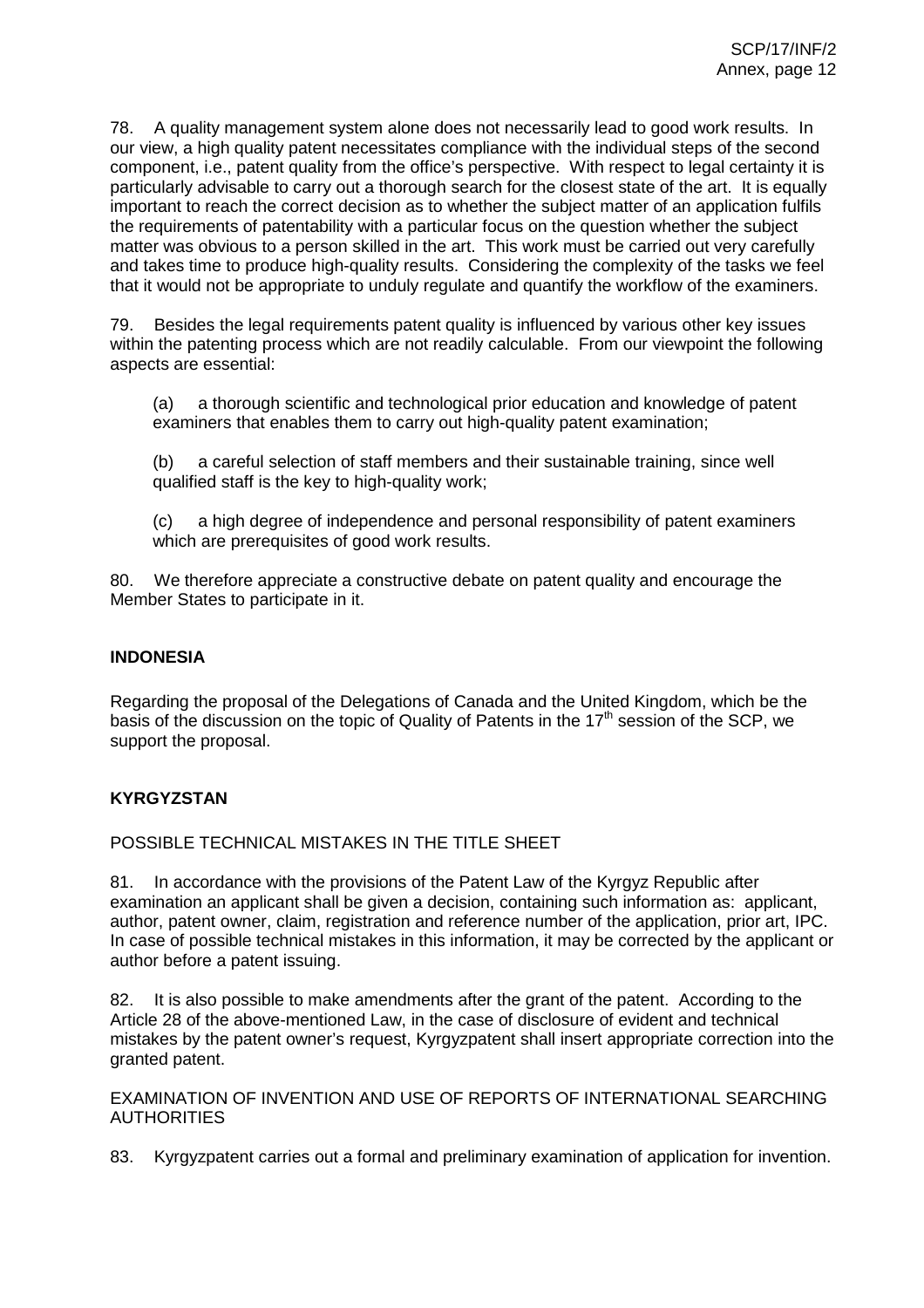84. By petition of the applicant to be filed with Kyrgyzpatent simultaneously with an application or during 30 months from the filing date, consideration of the application may be implemented with substantive examination.

85. The formal examination checks a complex of necessary documents, their correctness and compliance of applied subject matter with protected subject matters.

86. During the preliminary examination Kyrgyzpatent checks observance of the following requirements: patentability of presented materials of the application, withdrawn applications with earlier priority, funds of issued titles of protection of the Kyrgyz Republic, as well as by published Eurasian applications and patents. It also determines a priority of the invention and checks its uniformity.

87. During 18 months from the filing date of an application Kyrgyzpatent carries out the substantive examination: compliance to industrial applicability, novelty and inventive level. The examination shall be based on the report of international searching authority, namely of the Federal Institute of Industrial Property of the Russian Federation or the European Patent Office.

88. The procedure of examination may include a request to the applicant to provide any missing or/and corrected materials as well as proposals of experts to improve the claim. Additional materials presented by applicant should not change the essence of claimed technical solution.

# PUBLICATION

89. After 18 months from the filing date of an application or a priority date, Kyrgyzpatent publishes data on application in the Official Newsletter excluding withdrawn or refused applications.

90. The Official Bulletin "Intellectual Property" after decision to grant a patent, publishes data about author, applicant, patent owner, number of registration fo applied materials and patent and invention claim.

OPPORTUNITY TO FILE OPPOSITION BY THIRD PARTIES. APPELLATION.

91. Any patent during its validity term may be recognized as invalid fully or partially by opposition of third parties in the following cases: (a) contradiction to patentability, novelty, inventive step, industrial applicability; (b) presence in the invention claim of inventive features lacking in the initial materials of application; (c) incorrect reference to author or owner of the patent. A person, filing his/her opposition has to motivate it and provide a document on fee payment.

92. The opposition against grant of the patent shall be considered by the Board of Appeals of Kyrgyzpatent with participation of patent owner and opposition person.

93. In case of negative reaction to the Board of Appeals' decision, any party may file a suit.

94. Thus the Patent Law of the Kyrgyz Republic provides a possibility to correct technical mistakes before and after grant of the title of protection, to use reports of international searching authorities during examination processes as well as to file oppositions by third parties against patent granting in case of incompliance with conditions of patentability or unauthorized patent obtaining.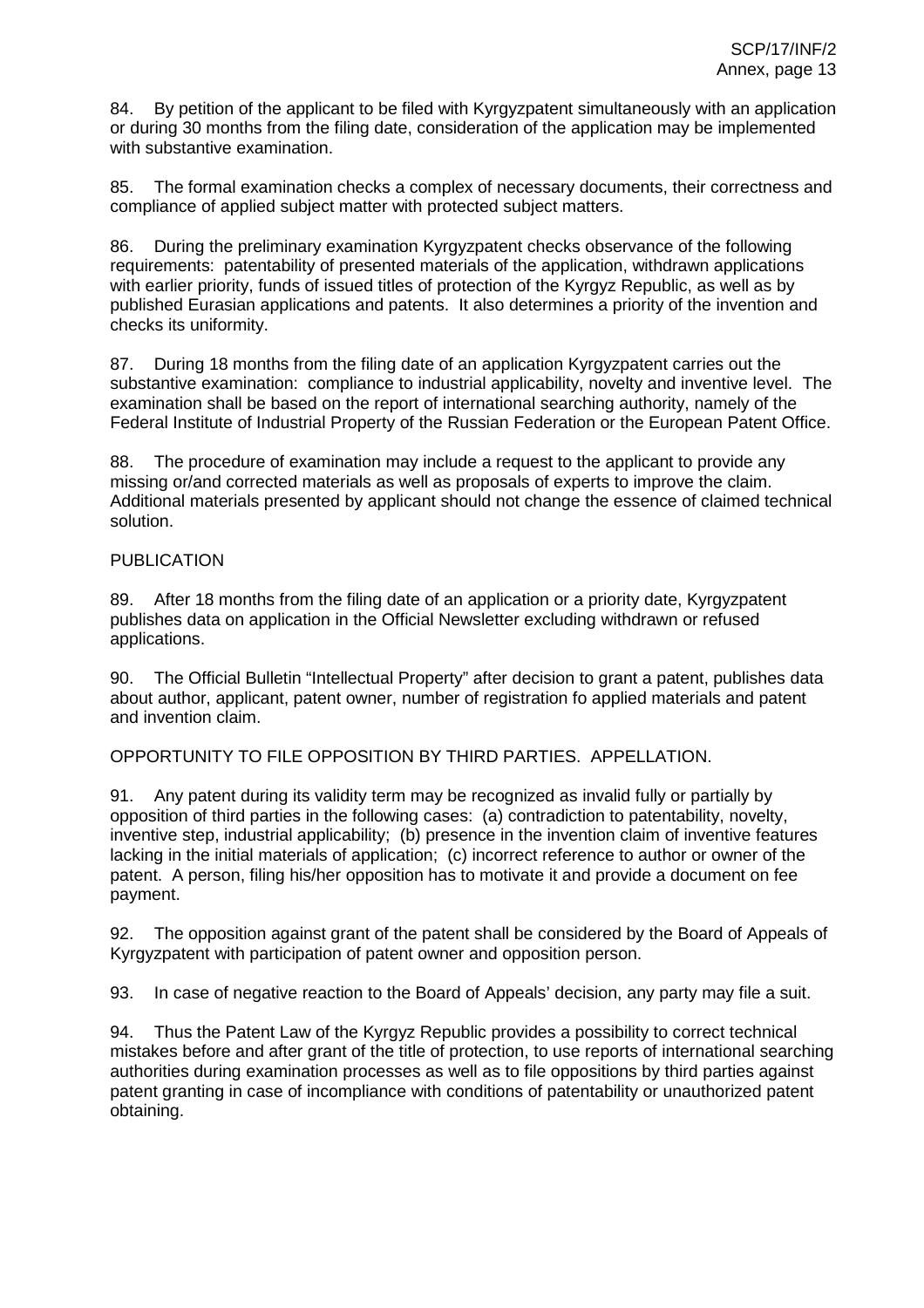95. The possibility to correct materials of application in the course of examination and the possibility to file oppositions by third parties in the Board of Appeals of Kyrgyzpatent or courts of the Kyrgyz Republic improve a quality control of issued patents.

# **MEXICO**

96. The Mexican Industrial Property Institute (IMPI) welcomes the submission by the Delegations of Canada and the United Kingdom of the proposal on "Quality of Patents, including Opposition Systems". The proposal is an interesting one and will serve as a basis for future balanced work on such an important topic as Quality of Patents.

97. It should be pointed out that Mexico made the following statement at the last Session of the Standing Committee on the Law of Patents (SCP):

"Mexico welcomes the proposal made by Canada and the United Kingdom. Such an approach would be a good way to proceed in order to ensure that the work of this Committee produces the results required with regard to the goals it was established to achieve, in particular with regard to such an important topic as Quality of Patents. Mexico also supports the proposal made by the Republic of Korea concerning this issue."

98. IMPI considers that it is important to share experiences, as well as to develop and exchange strategies between offices, in order to ensure the implementation of a successful program on quality of patents. The Institute awaits with interest the discussions that will take place concerning this topic at the Seventeenth Session of the SCP, given that proposals and observations made by the Member States with the aim of implementing this work program are to be included.

## **PORTUGAL**

99. The Portuguese Institute of Industrial Property expresses its support for the proposal of Canada and United Kingdom for a work program on quality of patents set out in document SCP/16/5 and it is our opinion that the three proposed components of work (technical infrastructure development; information exchange on quality of patents; and process improvement) would be beneficial to all involved in the patent system.

100. Regarding the first proposed component, we think that the quality of search and examination is related with the availability of sources of information relevant to patentability. In order to ensure the access to appropriate search documentation it is important to be in compliance with the PCT minimum documentation and also have a good computerised system, in order to monitor workload of each examiner, assure that all legal deadlines associated to the processes are fulfilled, and avoid the existence of processes in paper.

101. Referring to the second proposed component, we support that sharing and exchanging information on patent quality among patent Offices is a very useful approach at various phases, as users of the patent system would be able to learn from each other.

102. This proposed work program is complementary to what has been done in European patent Network (EPN), since 2006, which provides a base for continually improving the quality of the products of the Offices of the European member states. In 2008 the Portuguese Office, to assure its compliance with the requirements set out in European Quality Management System (EQMS), created two documents: "Product Quality Standards", which defines the minimum requirements for classifying applications, drafting reports on search results, written opinions, and requirements for refusals and patents grants; and "Attribution and management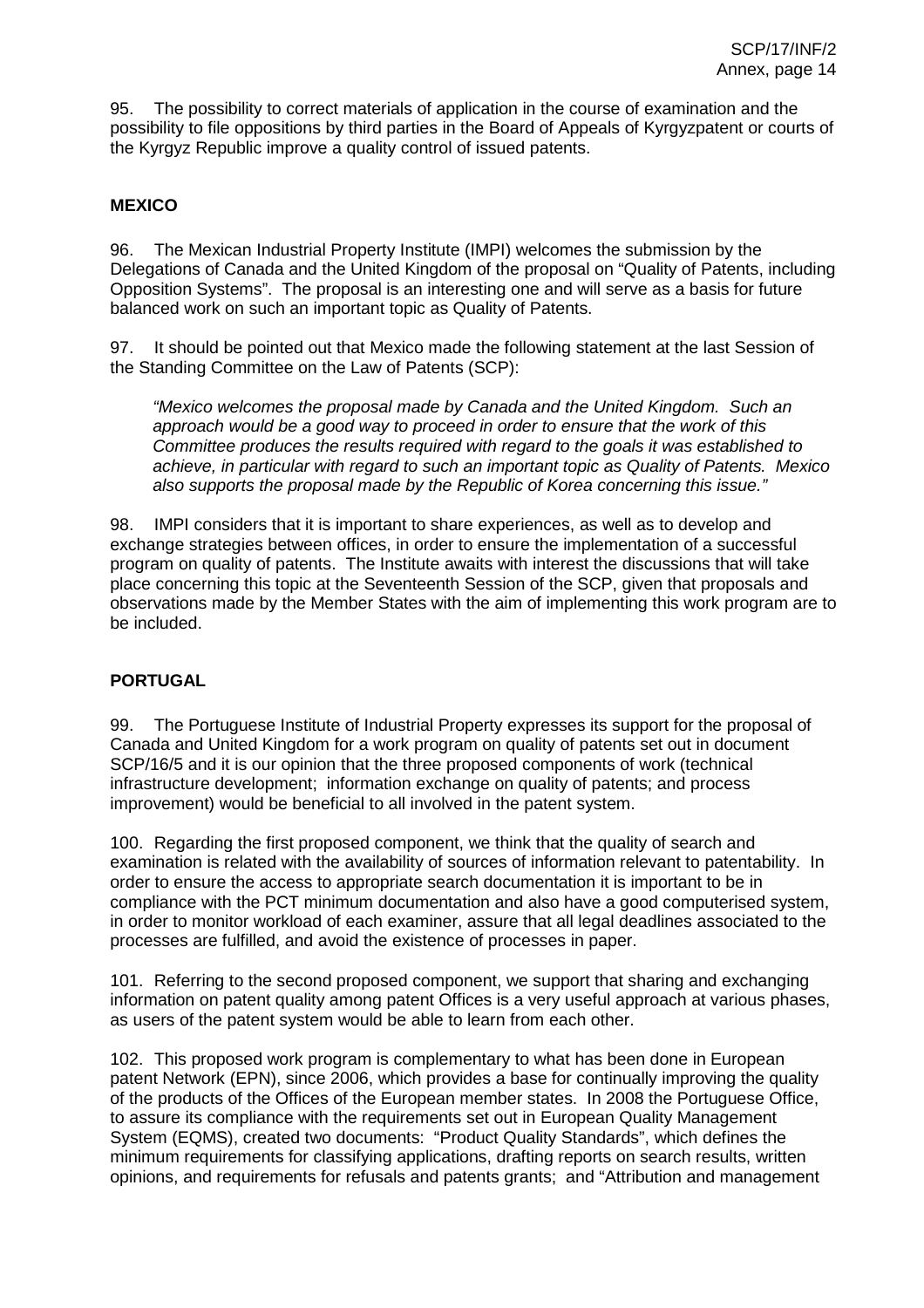process of technologic incidence rights applications guide", which its main topics are based on the international quality standard ISO 9001.

103. We think that the creation of an international forum, where all Offices can share information about the quality of their patents and their systems could be helpful to improve the quality system in each national Office and to share best practices. We also agree with the comment done by the German Office about "Information about the work done under the EQS could be helpful for an in-depth discussion within the WIPO Standing Committee on the Law of Patents as well". Further, we express our strong support for the proposal for each Office collecting views and experiences from their users relating to quality of patent Office processes and operations and share them with the Committee. For that, we suggest an elaboration of a common questionnaire. The results of the questionnaire of each Office could be compiled in quality reports elaborated by WIPO, and shared among the Offices.

104. It is important that Offices have communications channels between examiners and respective users, such as phone, e-mail and business-to-business, and also an appropriate system for handling complains. The Portuguese Office believes that to understand how an Office can improve its quality system, it is essential each Office has a mail box where the users can leave their suggestions and complains or interactive platforms where the users can give opinions about the Office's strongest and weakest points.

105. Regarding the third component of the proposed work plan for the SCP, the process improvement, the PT Office considers that is an essential topic to be discussed at the SCP sessions.

106. The PT Office states that quality could be defined as the fulfilment of patentability requirements by patent Offices in a transparent way. For that reason, we think it is adequate each national Office creates internal guidelines and it is equally important to share them with the patent users. Further, we think that each Office could implement internal audits of patents decisions to evaluate the decisions taken and to identify the existing errors in each file each process. According with the results of these audits corrective and preventive actions could be developed and undertaken to assure a continuous improvement of the established procedures, of the search and examination products and processes. Additionally, we propose that the results of the audits and the consequent corrective and preventive actions of each Office could be compiled in quality reports elaborated by WIPO, and these reports should be shared between all Offices, allowing the experience exchange between Offices. We further suggest that with the sharing of those results, WIPO could evaluate areas with more errors and according with that, WIPO could propose preventive actions, for instance, specific training programs directed to the Offices in order to minimize the occurrence of errors.

107. A key issue within the patenting process improvement is directly related with Office examiners team. We consider that the quality of patents is straight related to the diversity of technological areas of the examiners team in order to allow the high quality patent examination at different technological fields. Another aspect with relevance to the patent quality is the appropriate training of the examiners team, not only scientific training but also legislation and patent examination training. In addition, we would like to emphasize the importance in the patents quality of the examiners sharing between Offices with a training and exchange of experiences purpose.

108. The PT Office believes that the definition of the term quality is also associated with the average time to achieve a final decision about the grant or refusal of a patent application. For instance, in order to avoid backlog, the examiners of our Office need to comply with quality deadlines of each item of their working list (formal exam, search reports, examination report and others). Therefore, we suggest that this point should be considered to the definition of the term quality in order to increase the patenting process improvement.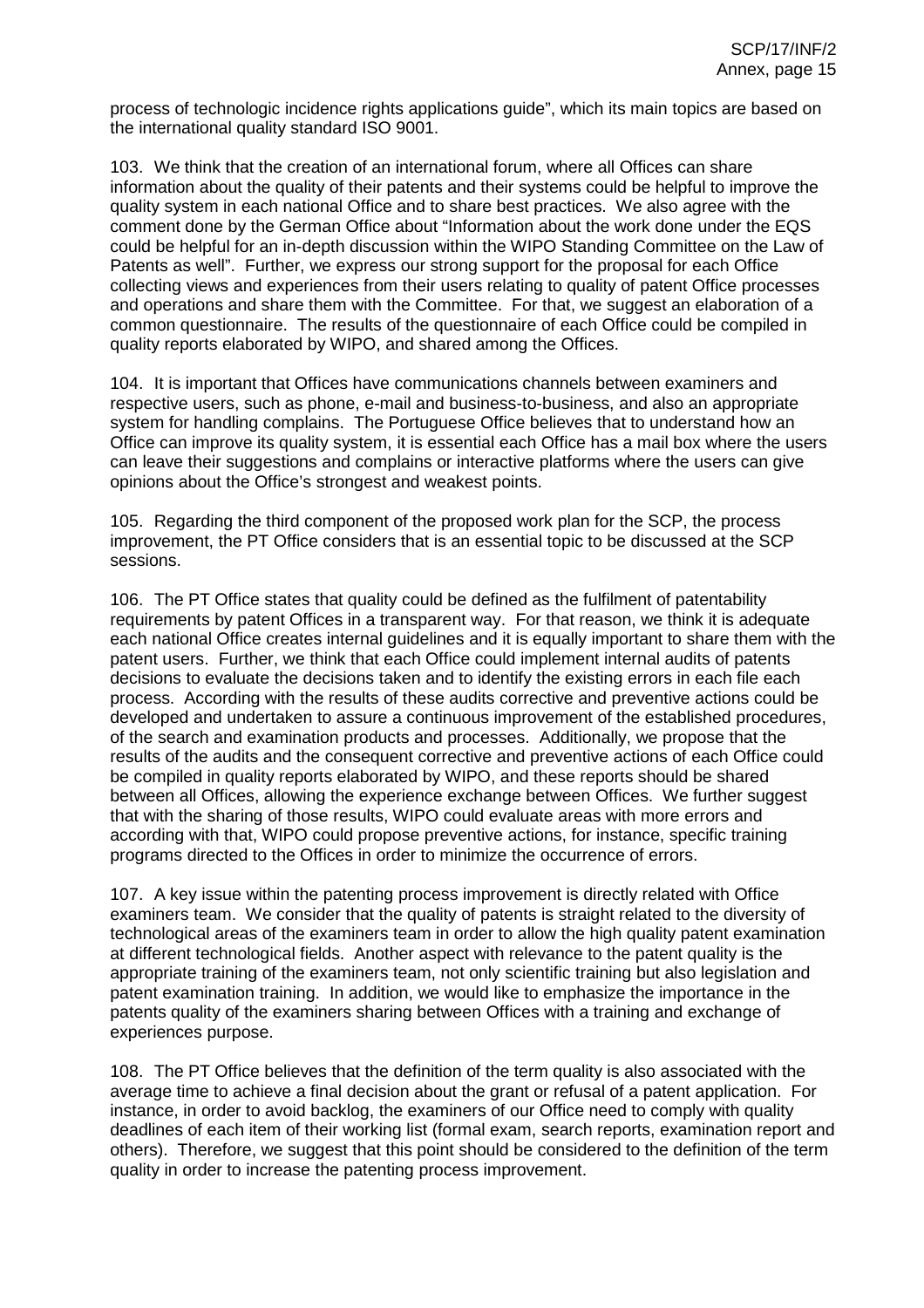109. Moreover, the PT Office considers that the existence of indicators for the quality management (qualitative and quantitative indicators) consists in an essential practice to measure the quality of the work done by each Office. Another practice that could improve the quality of patents is the development of patent training programs for the main patent system users, for instance, universities and companies/enterprises, with the aim of approaching the Offices to users and potential users. This practice could improve the quality of the patent applications filed and, consequently, all the patent phases until the final decision would be faster. The PT Office offers several training programs directed specifically to universities, enterprises and other users involved in Industrial Property.

110. In order to enhance the quality of granted patents, the Portuguese Office implemented a Quality Management System, which it is certified by ISO9001:2008, since 2006.

111. We appreciate a constructive debate on patent quality between all Member States.

# **SPAIN**

112. The Delegation of Spain previously expressed, at the Sixteenth Session of the Standing Committee on the Law of Patents, both its support for the proposal by the Delegations of Canada and the United Kingdom in respect of quality of patents and its satisfaction at the inclusion of such an important issue on the agenda of the Committee.

113. Furthermore, Spain welcomes the fact that the proposal takes into account a number of the Development Agenda recommendations (Recommendations 10 and 11), thus further enriching the discussion.

114. In order for the patent system to function correctly and to achieve its economic and social policy objectives, any patents granted must meet certain requirements in terms of quality.

115. The Spanish Patent and Trademark Office (the international search and international preliminary examination authority under the Patent Cooperation Treaty (PCT)) has shown its commitment to achieving the objective of patent quality and, in accordance with Chapter 21 of the "PCT International Search and Preliminary Examination Guidelines", has implemented a quality management system (QMS). In 2007, this system obtained the ISO9001:2000 certificate for actions relating to International PCT applications and, in 2008, it obtained a Technological Surveillance Certificate for the Search Service, in compliance with the UNE166006:2006 EX standard. This QMS is the subject of annual audits.

116. During the Sixteenth Session of this Committee, a number of Member States highlighted the need to define the term "quality of patents", before addressing the proposal included in document SCP/16/5. However, it became clear from the statements made by various States that a consensus existed regarding the meaning of "quality of patents"; a patent is of quality if the invention that is its subject complies with the legal requirements, essentially patentability requirements, established in the legislation of the State in which said patent was granted.

117. One of the three components of the work plan set out in document SCP/16/5 is "process improvement". This point provides the Committee with an opportunity to continue with its study of substantive aspects of the Law of Patents.

118. Professionals in the world of patents generally agree that the aspect of assessment of patentability requirements that causes the most disagreement and difficulties is the assessment of inventive step.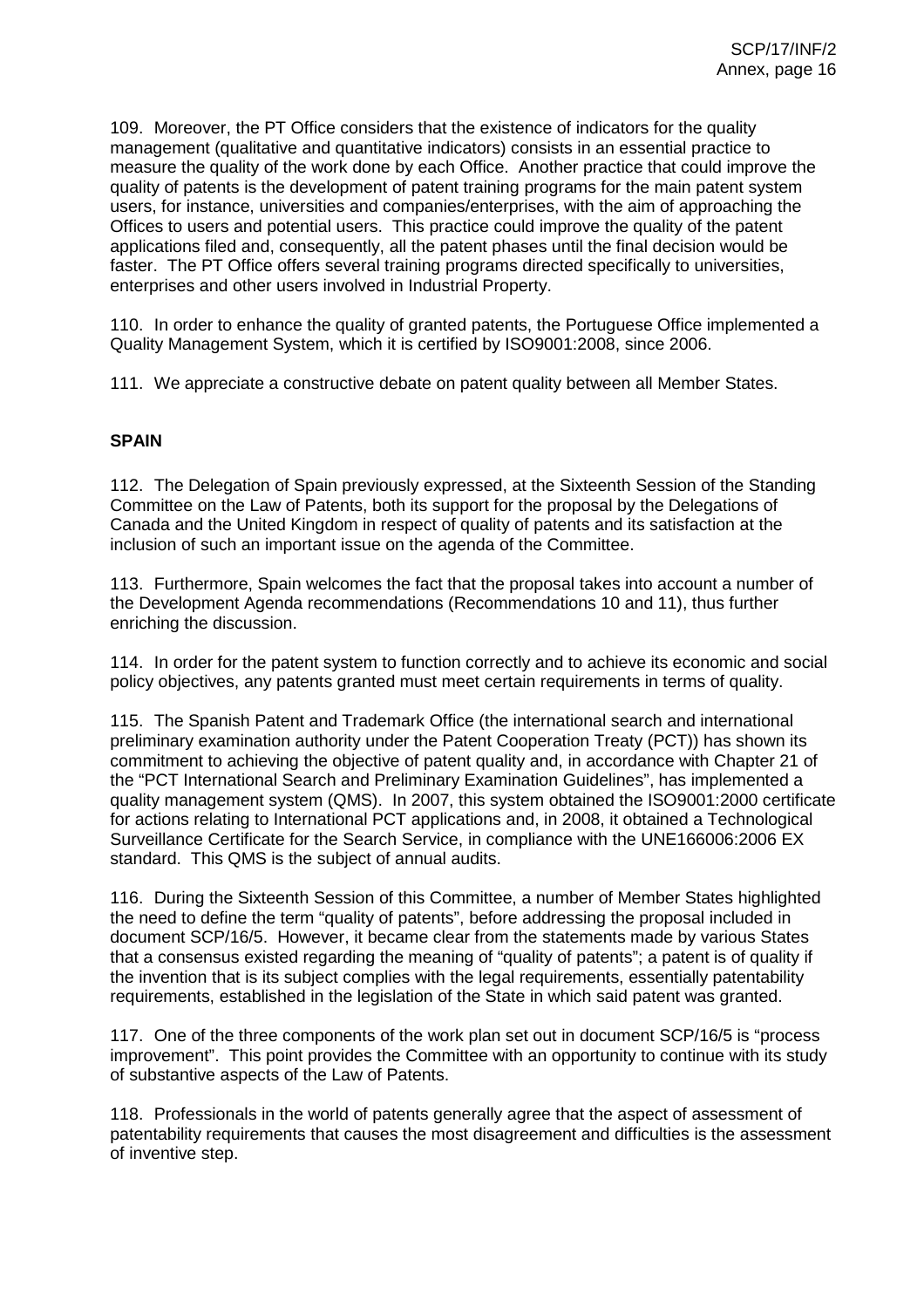119. Within the Committee, a large number of Member States reiterated their opposition to the harmonization of legislation on patents. However, the definition of the inventive step requirement is very similar in most national legislations,<sup>2</sup> with a few minor alterations. There would not, therefore, seem to be any urgent need to harmonize national and regional patent legislations in this regard.

120. Given the complex nature of the assessment of inventive step, as previously pointed out, the proposal put forward by the delegations of Canada and the United Kingdom, and included in document SCP/16/5, could be used as an opportunity to launch a series of studies designed to improve understanding of the issue that would be prepared by the secretariat in collaboration with the Member States.

121. The first studies would focus on the main elements involved in the definition of inventive step: state of the art and person skilled in the art, person in the trade, or person skilled in the technical field. The definitions of this term contained in the various legislations would be examined, with particular focus on how the internal guidelines for patent examiners refer to it.

122. A comparative study of the various methods of inventive step assessment used in the Member States would then be carried out. This study would need to be very practical in nature, with numerous examples, and would examine cases in which the results of inventive step assessment had varied in a number of Member States.

**Peru:** states that an invention shall be regarded as involving an inventive step if it is neither obvious to a person in the trade with average skills in the corresponding technical field nor obviously derived from the state of the art.

**Honduras:** an invention is considered to involve an inventive step if it is neither obvious to a person skilled in the art nor obviously derived from the state of the art.

**Argentina**: An inventive step is involved where the creative process or its results are not obvious from the state of the art to a person with average skills in the corresponding technical field. **Brazil:** an invention involves an inventive step whenever it is neither obvious to a person skilled in the art nor obviously derived from the state of the art.

<sup>&</sup>lt;sup>2</sup> Definitions of "inventive step" in the legislations of a number of Ibero-American and European States.

**Costa Rica:** Inventive step is considered to be a creative process the results of which are not obvious to a person having average skill in the art from the state of the art at the time of filing of the application and/or of recognized priority.

**El Salvador**: an invention shall be considered to involve an inventive step if it is neither obvious to a person with average skills in the relevant technical field nor obviously derived from the corresponding state of the art.

**Cuba:** an invention involves an inventive step if its essential distinctive characteristics surpass known technical solutions and also if said invention is not obviously derived from the state of the art.

**Ecuador:** an invention shall involve an inventive step if it is neither obvious to a person in the trade with average skills in the corresponding technical field, nor obviously derived from the state of the art.

**Uruguay:** an invention involves an invention step when it is not obvious from the state of the art to a person skilled in the art.

**Bolivia:** an inventive step shall be involved if the invention is neither obvious to a person in the trade with average skills in the corresponding technical field, nor obviously derived from the state of the art.

**Chile:** an invention involves an inventive step if it is neither obvious to a person with average skills in the corresponding technical field, nor obviously derived from the state of the art.

**Colombia:** an invention shall involve an inventive step if it is neither obvious to a person in the trade with average skills in the corresponding technical field, nor obviously derived from the state of the art.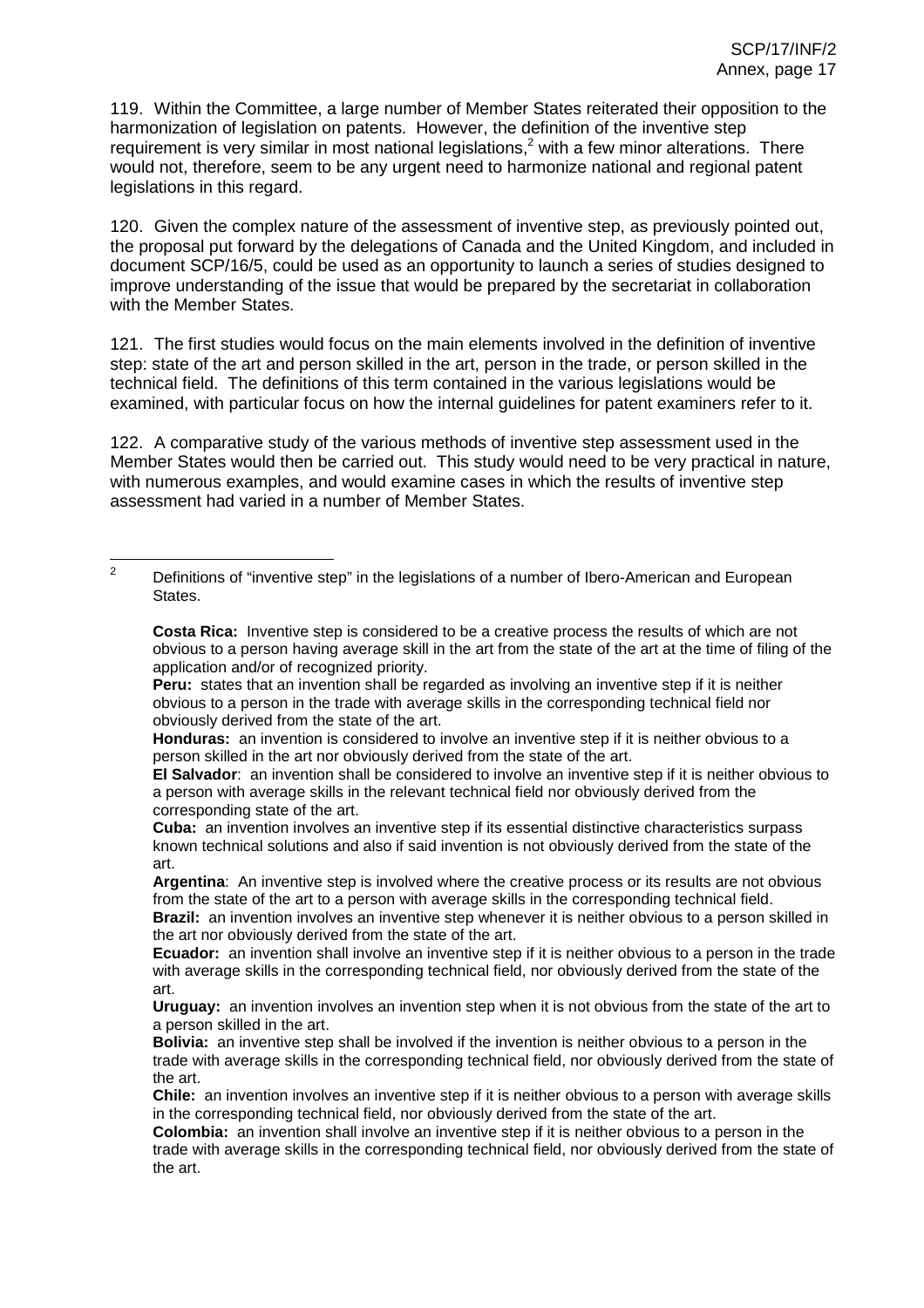123. Such studies would contribute to improving understanding of the inventive step requirement and its assessment, meaning that the exclusive rights conferred by patents would be more likely to be granted to inventions that merit such treatment.

# **THIRD WORLD NETWORK (TWN)**

#### INTRODUCTION

124. In formulating a work-plan in SCP on a particular subject matter, it is always important to bear in mind the context of the emergence of the TRIPS Agreement.

125. It is undeniable that the TRIPS Agreement came about as a result of strong pressure by the industrialized countries with the clear objective of universalizing the standards of IP protection that developed countries had incorporated in their legislation, once they had attained a high level of technological and industrial capability.

126. However notwithstanding this context, the TRIPS Agreement contains elements that if duly applied would permit a certain balance in the implementation.

127. The Preamble of TRIPS recognises "the underlying public policy objectives of national systems for the protection of intellectual property, including developmental and technological objectives". Article 7 of TRIPS on "Objectives' recognises that the protection and enforcement of IP are not an end in themselves but are meant to enable each country within the limits defined by the Agreement to define a balanced regime of protection, to the mutual advantage of producers and users of technological knowledge and in a manner conducive to social and economic welfare.

128. Article 8 (on "Principles") stresses that no Member can be prevented from taking into account its own public interests and that appropriate measures provided they are consistent with TRIPS Agreement can be taken to prevent the abuse of intellectual property rights by right holders or the resort to practices which unreasonably restrain trade or adversely affect the international transfer of technology.

129. These are important provisions that should guide the formulation of any work-plan in SCP. These provisions recognise that IP protection can have adverse socio-economic implications and thus governments have the freedom to take measures to protect their national interests "including measures necessary to protect public health and nutrition, and to promote the public interest in sectors of vital importance to their socio-economic and technological development". This leaves room for adopting different solutions nationally as per the national needs and interests.

130. Accordingly any work-plan on patent quality should be on the premise that different countries have different development objectives and that patentability standards and patenting processes need to be formulated to achieve these objectives. And thus activities on "patent quality" should work to enhance the ability of patent offices to work in the developmental interests of its country and to serve the general population of its country.

131. Initiatives such as "work-sharing", "outsourcing patent examination" that aim to encourage a country's patent office to substantially rely on, or to simply endorse the work of other countries, in the examination of a patent application should be disregarded. Patent examination process is not a mere technical activity but must be guided by national developmental and public policy objectives.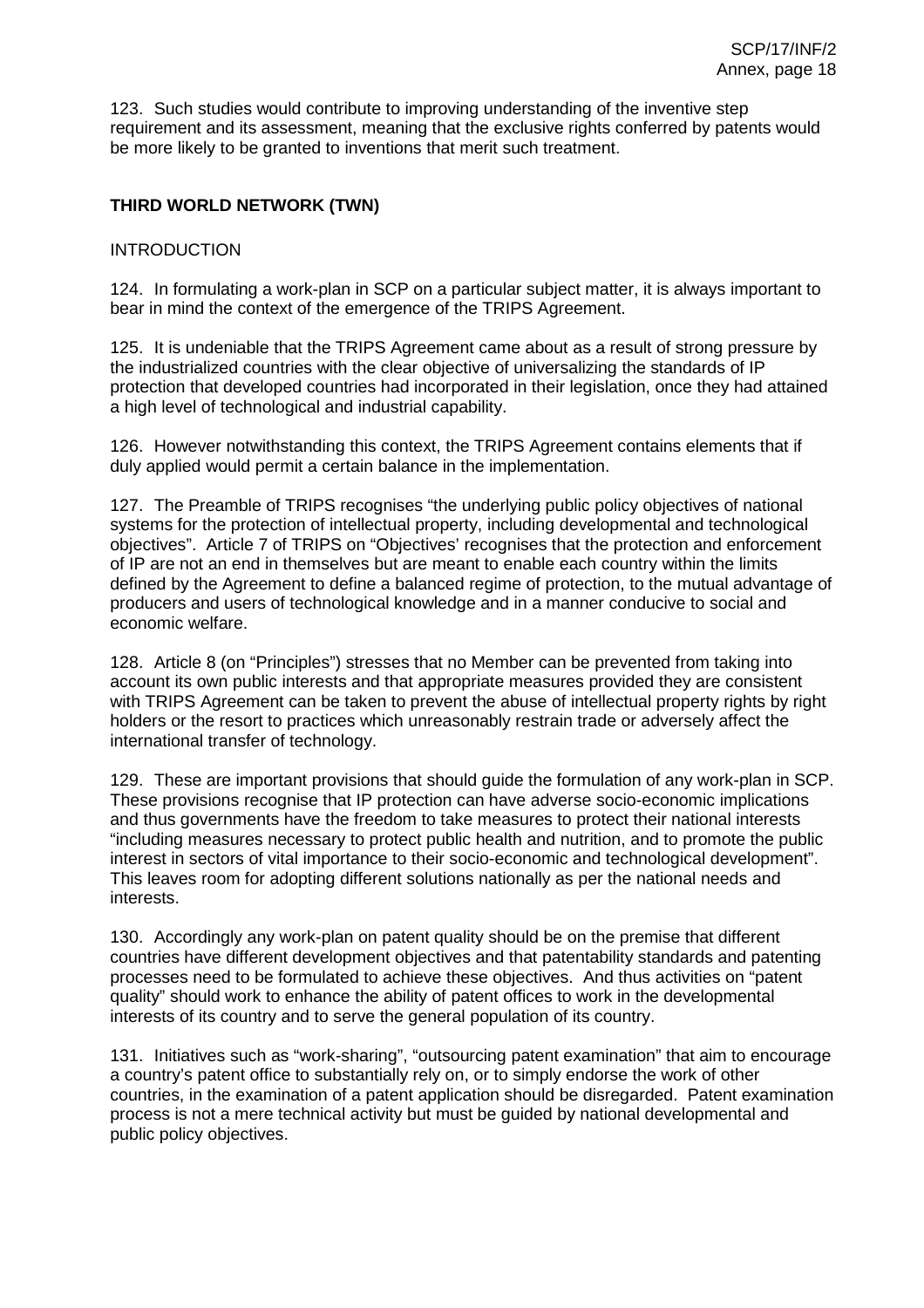#### SPECIFIC COMMENTS ON THE CANADA/UK PROPOSAL

132. The proposal is about developing a work-programme on the quality of patents. However in the proposal there is little clarification as to what "patent quality" means. It is unclear whether the concept is with regard to the speed with which patents are granted or the scope of the patent claims or the extent to which there is sufficient disclosure on the best way to work the invention or the level of inventive step (and other patentability criteria) applied in determining whether or not to grant the patent.

133. There is no universal standard with regard to the "quality" of patents. The concept of quality of patents varies from country to country according to their patentability criteria determined as per the national circumstances and development objectives.

134. Article 27.1 of the TRIPS Agreement stipulates that patents shall be granted to protect inventions, which are "new, involve an inventive step and are capable of industrial application". The Agreement does not define these three requirements, and it is up to each country to implement these requirements according to the national circumstance and level of development.

135. A report on "Integrating Intellectual Property Rights and Development Policy" by the Commission on Intellectual Property Rights set up by the UK government in 2001 noted.<sup>3</sup>

136. "We believe that in considering the design of their patent systems, developing countries should adopt a pro-competitive strategy that, as one observer suggests, is tilted towards second comers rather than distant patentees.<sup>4</sup> This is especially important in those areas of technology such as pharmaceuticals and agriculture where, as we have already considered, the cost of providing strong protection is likely to be greatest. Such a pro-competitive strategy is best realised by seeking to restrict the scope of patent protection provided."

137. The Commission's report supports the view that: (i) patent standards that are in place in developed countries are not suitable for the context of developing countries; and (ii) developing countries need to adopt a more stringent patentability criteria.

138. What this means is that the concept of "quality" of patents will vary depending on patentability standard that has been adopted (determined as per national objectives) and the ability of patent offices to apply this standard effectively in the examination of patent applications.

139. Patent "quality" cannot simply be improved by adopting the practises of other patent offices and especially developed country practices. Developed countries are known to have lax patentability standards, and administrative processes that favor the patent applicant, however such practices (even the so called "best practices") are not suitable for developing countries, and if followed would undermine the flexibilities existing in national patent law and effectively result in harmonisation of patent law.

140. The proposal contains three components i.e. technical infrastructure development, information exchange on quality of patents and process improvement. Comments on these components is as follows:

(i) It is indeed important to have good technological infrastructure to enhance the capability of patent office to access information for the purpose of examining patent

<sup>&</sup>lt;sup>3</sup> See http://www.iprcommission.org/graphic/documents/final\_report.htm.<br><sup>4</sup> Reichman, J. (1997) "From Free Riders to Fair Followers: Global Competition under the TRIPS Agreement", NYU Journal of International Law and Politics, vol. 29. Source: http://www.nyu.edu/pubs/jilp/main/issues/29/b.html.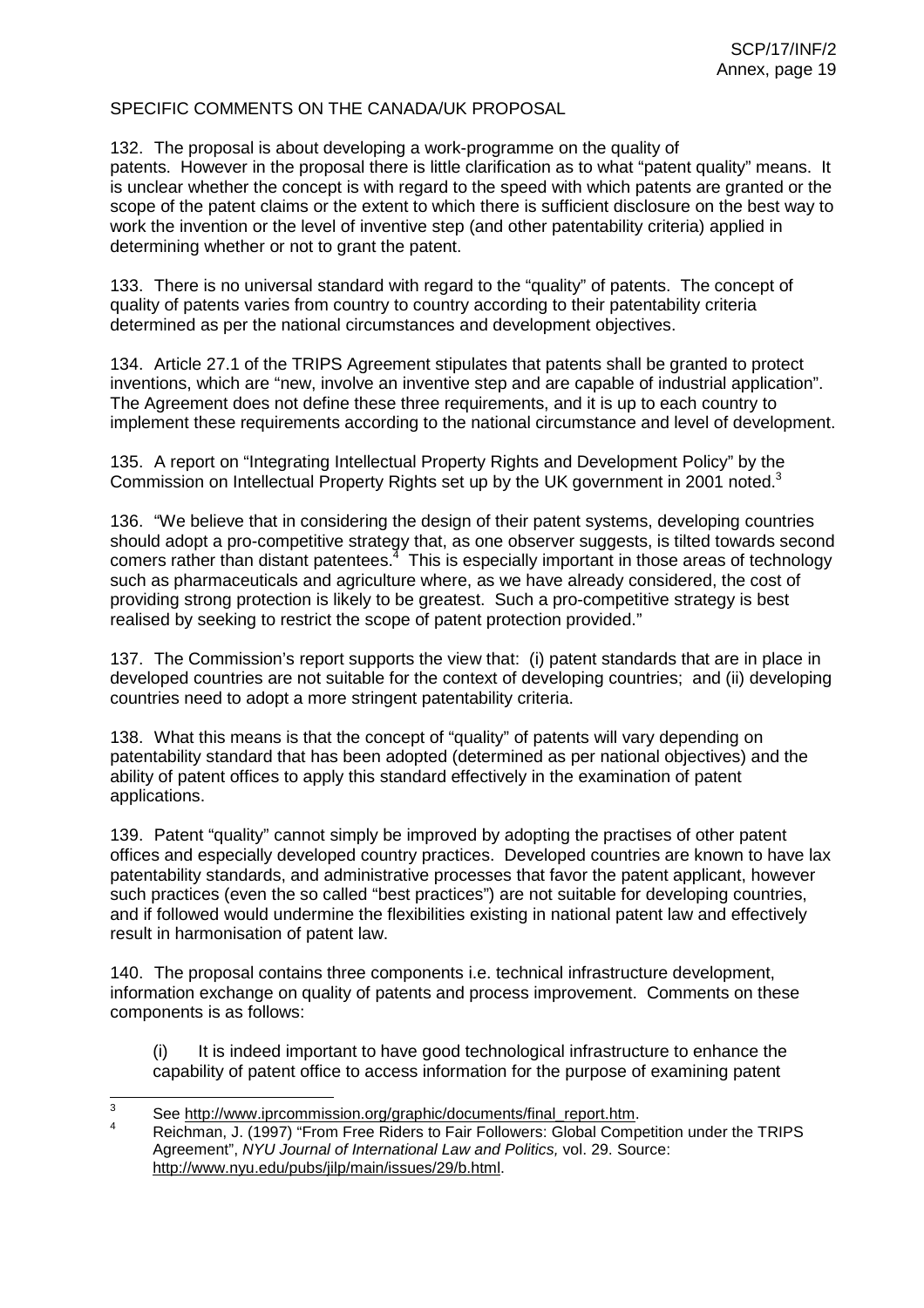applications. However, it is equally (and often more) important that patent offices apply the information as per their domestic laws.

It is not just a matter of developing technological infrastructure but also a matter of being able to access patent databases. Developing countries often have poor access to databases, which are often costly and thus have to rely on freely available search systems meant for general public use like EPO's esp@cenet. In addition, in upgrading technological infrastructure, the issue of sustainability of such infrastructure in terms of costs, maintenance, expertise are also issues that need to be considered.

Further to enhance technological infrastructure it is first of all important to understand the baseline or state of play with regard to infrastructure that exists in countries.

(ii) Paragraph 11 on "Information exchange on quality of patents" claims that such information will help patent offices gain a greater understanding of the role of quality in patent office processes. As noted above, there is no universal understanding of the concept of "quality" as this standard would vary from country to country.

It appears in paragraph 11 that the focus is to improve administrative processes and operations to please users (i.e. the patent applicants) of the patent system. This indicates that the proposal's understanding of "quality" is about making the patent system more user friendly, presumably speedier granting of patents, simpler requirements for patent applicants.

This approach is problematic for many reasons. The function of the patent office is not to serve the users of the patent system. Patent offices have three primary duties: "they have to check that the inventor is delivering an invention of social value; they have to focus on ways to improve the social diffusion of invention information; and they have to ensure that the system is maximally transparent".<sup>5</sup> Delivering an invention of social value would very much depend on the patentability criteria including the level of inventive step adopted by the country taking into account the national level of development. It is rather problematic that increasingly patent offices are being transformed into business agencies, as such an approach enhances "the private value of patent for these clients and reduce[s] the social value of invention information". 6

As such information sharing should not be on how to improve the processing of patent applications for the benefit of users. Instead the focus on information sharing should be on how to put in place a more rigorous examination process to avoid the granting of frivolous patents.

The proposal in paragraph 11 is biased in favor of the users. As noted above the function of the patent system is not creating a system beneficial for the users. The function is generally to benefit society. Thus what is in need is more information sharing on measures that can be put in place to ensure that patents are only granted to inventions that are socially valuable nationally. This includes sharing information on accessing information on patents rejected and the reasons for doing so taken by other patent offices.

(iii) In para 12, the proposal states that "Process improvement is intended to identify ways offices can improve their granting processes to ensure an appropriate degree of quality". Again there is no clarity over the concept of "quality".

<sup>&</sup>lt;sup>5</sup> Drahos, P., "The Global Governance of Knowledge, Patent Offices and their Clients" (2010), Cambridge. <sup>6</sup> Drahos, P., "The Global Governance of Knowledge, Patent Offices and their Clients" (2010),

Cambridge.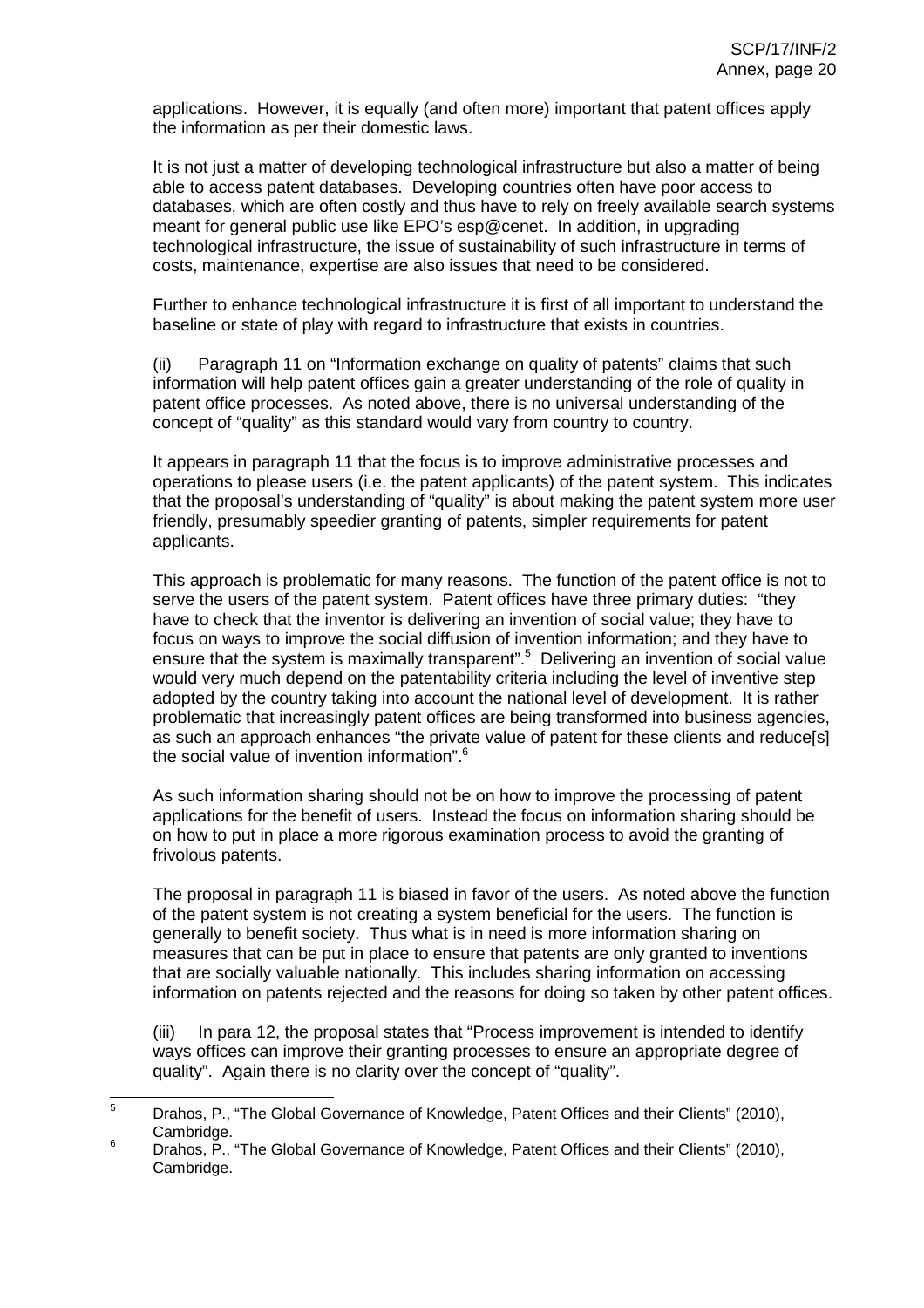As noted above we are of the view that patent "quality" refers to the adoption of patentability standards as per national circumstances and level of development and accordingly being able to apply these standards in the examination of patent applications. Thus "process improvement" should focus on implementing safeguards in order to implement the patentability criteria in an effective manner.

141. In paragraph 13, the proposal states that "work would proceed on each component of the work-plan concurrently with a view to realizing near-term results and gains where possible".

142. We believe that this ambition is rather premature. The Canada/UK proposal lacks specificity. There is little clarity about the specific activities that the paper is proposing on enhancing infrastructure development or on process improvement. In fact the paper is vague and general and does little to provide any specificity on the issues that are mentioned in the paper.

143. Even more problematic is the failure to advance its understanding of "quality", a concept that underpins its proposal. In the absence of such clarity, it is indeed premature to move ahead with this proposal.

144. In paragraph 14, the proposal states that the Canada/UK paper is "inclusive of a broad range of interests of member states at different levels of development".

This statement is rather misleading, as there is little in the paper that suggests that the broad range of interests has been accommodated. In fact paragraph 11 of the paper suggests that the proposals may have more limited interests in mind.

145. Paragraph 14 of the proposal specifically mentions Development Agenda recommendations 10 and 11 in support of the proposals made. It is indeed a welcome sign that Member states are keen to rely on the Development Agenda recommendations as a guiding framework for developing work-programs of WIPO committees. However, it is important to ensure that the DA recommendations are not misrepresented.

146. Recommendation 10 speaks about developing capacity "with a view to making national intellectual property institutions more efficient and promote fair balance between intellectual property protection and the public interest". Recommendation 11 speaks of strengthening "national capacity for protection of domestic creations, innovations and inventions and to support development of national scientific and technological infrastructure".

147. The lack of details including over what "quality" means makes it difficult for one to agree that the proposed work-plan is consistent with recommendations 10 and 11 or any other DA recommendation. In fact where some specificity is provided for instance in paragraph 11, the proposal is counter to Recommendations 10 and 11. As mentioned above paragraph 11 is about making the patent system more user friendly but then this does nothing to promote "fair balance between intellectual property protection and the public interest" (Rec. 10) or enhance capacity for the protection or national innovations and inventions or to support the development of national scientific and technological infrastructure (Rec. 11).

148. In fact recommendation 10 suggests the need to promote a system that balances protection with public interest. To do this, it is important to ensure at least the patent offices are examining the applications as per the domestic patent requirements, national circumstances and development standards and not on the basis of grants given in a foreign country.

149. On recommendation 11, it is important to note that most developing countries are in no position to be able to use the patent system to their advantage. Beneficiaries of the patent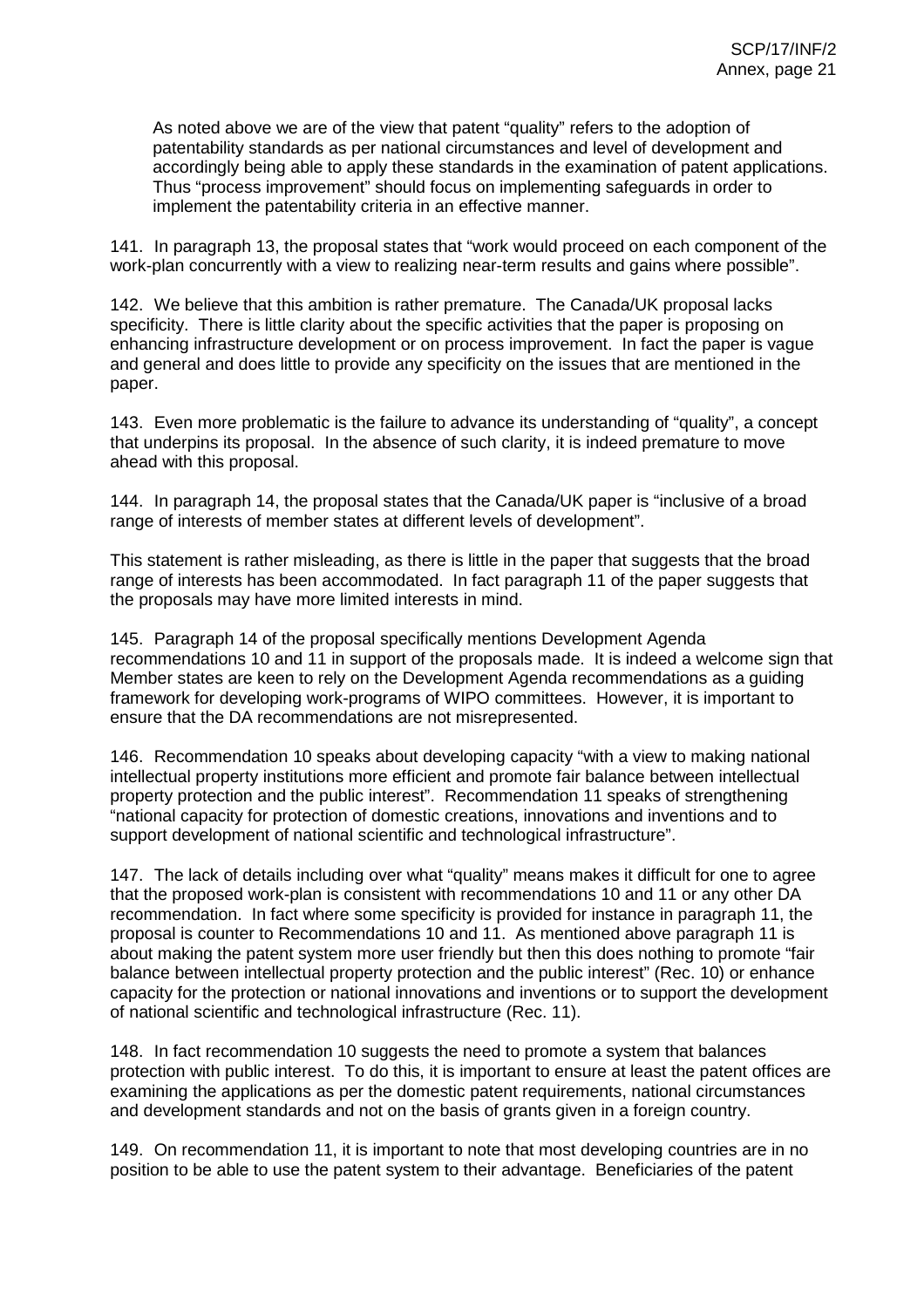system are usually from countries with advanced technological infrastructure and R&D capacities and thus countries in a capacity to "generate" inventions that can meet the patentability standards. Thus it is of no surprise that entities from developed countries dominate in terms of patent applications and patent grants. In 2008, US, Japan, Germany, Korea and France accounted for 70.6% of all Patent Cooperation Treaty filings.

150. In developing countries, most (and often all) of the patents granted are to a foreign entity. Thus it is of little value to a developing country to have a patent system that is efficient and focused on granting patents. Such a system would only allow foreign entities to assert their monopolies over patented inventions, preventing local industries from exploiting the patented inventions.

151. Historically developed countries have had weak patent systems to allow local inventors to exploit foreign inventions in the hope to build local industries. Only as developed countries developed their technological capacities, did they put in place stronger patent regimes.

152. On a similar note, India which made maximum use of the pharmaceutical transition period available under WTO-TRIPS agreement has shown that the lack of patent protection was vital for the development of a world-class generic pharmaceutical industry. Today patients from North and South depend on these generic medicines to reduce national pharmaceutical costs.

153. In view of this, to promote implementation of Rec. 11, it is important to focus on ways to implement higher patentability standards and for patent offices to implement these standards. This is important to enable an environment whereby local industries and R&D sectors working to develop technological infrastructure are not inhibited by patents granted to foreigners.

#### IN CONCLUSION: WAY FORWARD

154. There needs to be a general understanding in the SCP that discussion on "quality" of patents will be on adopting patentability standards as per national circumstances and level of development and applying these standards effectively in the examination of patent applications. There should be an express acknowledgement that "quality" varies from country to country depending on national circumstances and level of development and that "one size does not fit all". In particular that patent system standards adopted by developed countries are not suitable for developing countries and that a high standard of patentability criteria is more suitable for the contexts of developing countries.

155. Activities pertaining to "patent quality" needs to be around improving the patent system to serve the needs and interest of the people of a particular country. For example it should focus on measures to reject patent applications and grants that are "trivial" and "frivolous" and safeguards to improve the quality of patent in order to implement the patentability standards in the domestic law more effectively.

156. It is very important to undertake a survey/study to identify the key issues in countries in relation to patent quality. A recent study<sup>7</sup> identified some such key issues to be:

(i) Developing country offices do not have access to extensive electronic databases that developed country examiners do and thus they have to undertake more manual labour despite their lack of human resources;

Drahos, P., "The Global Governance of Knowledge, Patent Offices and their Clients" (2010), Cambridge.